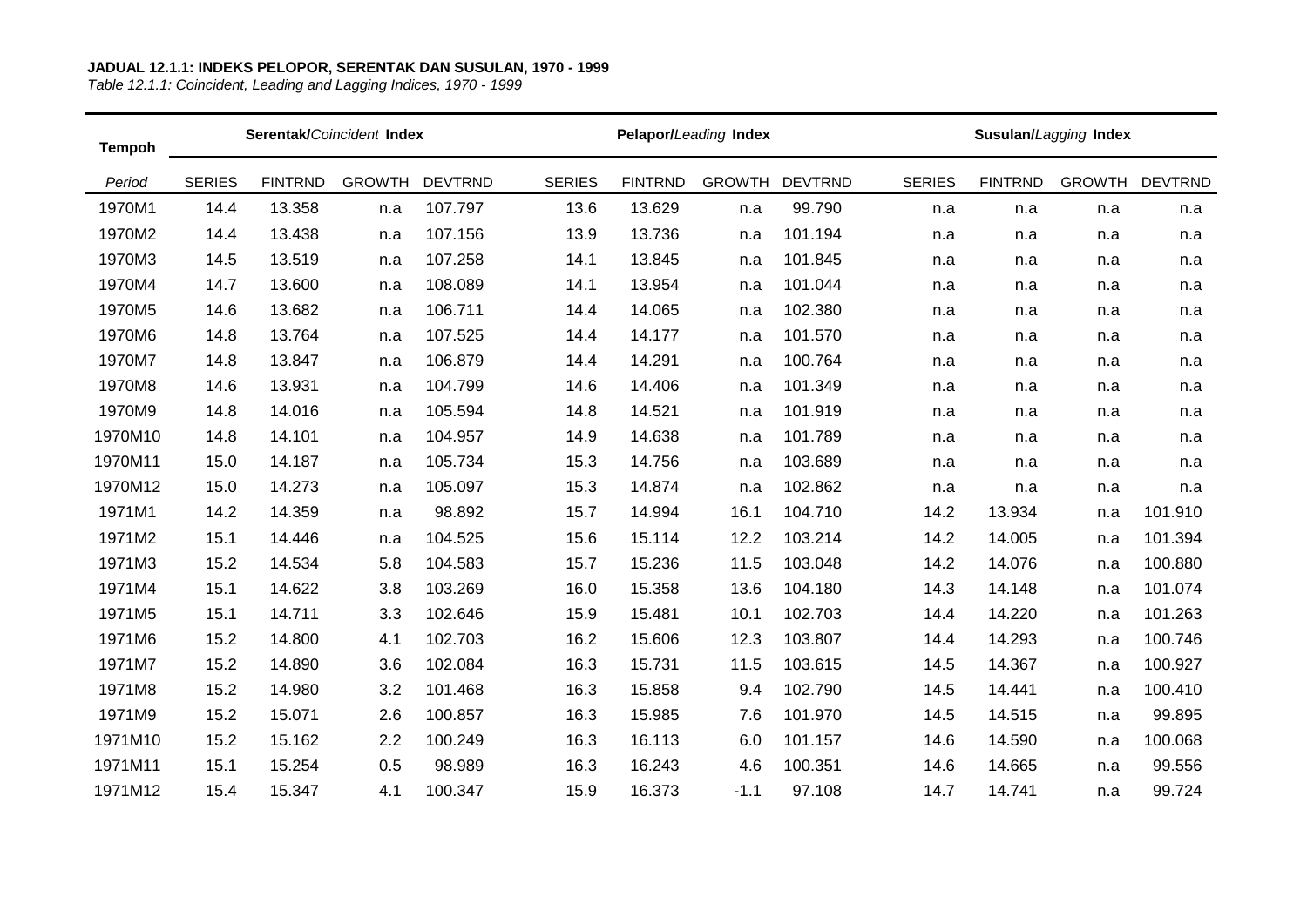| <b>Tempoh</b> |               |                | Serentak/Coincident Index |                |               |                | Pelapor/Leading Index |                |               |                | Susulan/Lagging Index |                |
|---------------|---------------|----------------|---------------------------|----------------|---------------|----------------|-----------------------|----------------|---------------|----------------|-----------------------|----------------|
| Period        | <b>SERIES</b> | <b>FINTRND</b> | <b>GROWTH</b>             | <b>DEVTRND</b> | <b>SERIES</b> | <b>FINTRND</b> | <b>GROWTH</b>         | <b>DEVTRND</b> | <b>SERIES</b> | <b>FINTRND</b> | <b>GROWTH</b>         | <b>DEVTRND</b> |
| 1972M1        | 15.5          | 15.440         | 4.9                       | 100.389        | 16.0          | 16.504         | $-0.5$                | 96.948         | 14.7          | 14.817         | 3.5                   | 99.212         |
| 1972M2        | 15.5          | 15.534         | 3.6                       | 99.784         | 16.0          | 16.634         | $-0.8$                | 96.190         | 14.8          | 14.893         | 4.3                   | 99.375         |
| 1972M3        | 15.4          | 15.628         | 1.9                       | 98.543         | 16.4          | 16.763         | 3.5                   | 97.832         | 14.7          | 14.970         | 2.3                   | 98.198         |
| 1972M4        | 15.2          | 15.723         | $-0.7$                    | 96.676         | 16.3          | 16.893         | 1.6                   | 96.491         | 14.8          | 15.047         | 3.1                   | 98.359         |
| 1972M5        | 15.4          | 15.818         | 1.6                       | 97.358         | 16.5          | 17.022         | 3.6                   | 96.934         | 14.9          | 15.124         | 3.8                   | 98.516         |
| 1972M6        | 15.6          | 15.914         | 3.8                       | 98.028         | 16.7          | 17.151         | 5.4                   | 97.373         | 15.0          | 15.202         | 4.6                   | 98.669         |
| 1972M7        | 15.4          | 16.010         | 0.9                       | 96.187         | 16.9          | 17.279         | 7.2                   | 97.807         | 15.0          | 15.281         | 3.9                   | 98.163         |
| 1972M8        | 15.6          | 16.108         | 3.1                       | 96.849         | 17.6          | 17.407         | 14.9                  | 101.110        | 15.2          | 15.359         | 5.9                   | 98.962         |
| 1972M9        | 15.9          | 16.205         | 6.4                       | 98.117         | 17.9          | 17.534         | 17.1                  | 102.086        | 15.4          | 15.439         | 7.7                   | 99.750         |
| 1972M10       | 15.8          | 16.304         | 4.4                       | 96.912         | 17.9          | 17.661         | 15.4                  | 101.351        | 15.5          | 15.518         | 8.0                   | 99.884         |
| 1972M11       | 15.9          | 16.402         | 5.0                       | 96.937         | 18.4          | 17.788         | 19.6                  | 103.441        | 15.5          | 15.598         | 7.0                   | 99.372         |
| 1972M12       | 15.9          | 16.502         | 4.2                       | 96.353         | 19.1          | 17.914         | 25.7                  | 106.621        | 15.7          | 15.678         | 8.6                   | 100.138        |
| 1973M1        | 16.3          | 16.602         | 8.5                       | 98.181         | 19.5          | 18.041         | 26.9                  | 108.088        | 15.8          | 15.759         | 8.7                   | 100.259        |
| 1973M2        | 16.2          | 16.703         | 6.5                       | 96.990         | 19.3          | 18.169         | 20.7                  | 106.226        | 15.9          | 15.840         | 8.8                   | 100.376        |
| 1973M3        | 16.5          | 16.804         | 9.4                       | 98.191         | 19.4          | 18.298         | 18.3                  | 106.025        | 16.1          | 15.922         | 10.1                  | 101.118        |
| 1973M4        | 16.5          | 16.906         | 8.2                       | 97.599         | 19.1          | 18.427         | 12.1                  | 103.651        | 16.2          | 16.004         | 9.8                   | 101.225        |
| 1973M5        | 16.8          | 17.008         | 10.5                      | 98.774         | 19.5          | 18.558         | 13.7                  | 105.077        | 16.2          | 16.086         | 8.3                   | 100.706        |
| 1973M6        | 17.0          | 17.112         | 11.4                      | 99.348         | 20.1          | 18.689         | 17.2                  | 107.548        | 16.2          | 16.169         | 6.9                   | 100.190        |
| 1973M7        | 17.1          | 17.215         | 11.1                      | 99.330         | 20.1          | 18.818         | 14.0                  | 106.814        | 16.4          | 16.253         | 8.1                   | 100.907        |
| 1973M8        | 17.4          | 17.321         | 12.9                      | 100.456        | 20.1          | 18.943         | 11.0                  | 106.107        | 16.6          | 16.336         | 9.0                   | 101.614        |
| 1973M9        | 17.4          | 17.428         | 11.0                      | 99.837         | 20.4          | 19.065         | 11.8                  | 107.001        | 16.6          | 16.421         | 7.5                   | 101.093        |
| 1973M10       | 18.0          | 17.538         | 16.6                      | 102.637        | 20.7          | 19.184         | 12.6                  | 107.902        | 16.7          | 16.505         | 7.5                   | 101.180        |
| 1973M11       | 18.1          | 17.649         | 15.4                      | 102.557        | 20.4          | 19.300         | 7.2                   | 105.702        | 16.9          | 16.590         | 8.6                   | 101.867        |
| 1973M12       | 17.9          | 17.762         | 10.8                      | 100.779        | 21.0          | 19.412         | 11.4                  | 108.183        | 17.1          | 16.676         | 9.6                   | 102.544        |
| 1974M1        | 18.4          | 17.877         | 14.5                      | 102.928        | 21.1          | 19.520         | 10.7                  | 108.093        | 17.6          | 16.762         | 14.0                  | 105.002        |
| 1974M2        | 19.0          | 17.993         | 19.2                      | 105.594        | 20.9          | 19.625         | 7.5                   | 106.496        | 17.5          | 16.848         | 11.0                  | 103.870        |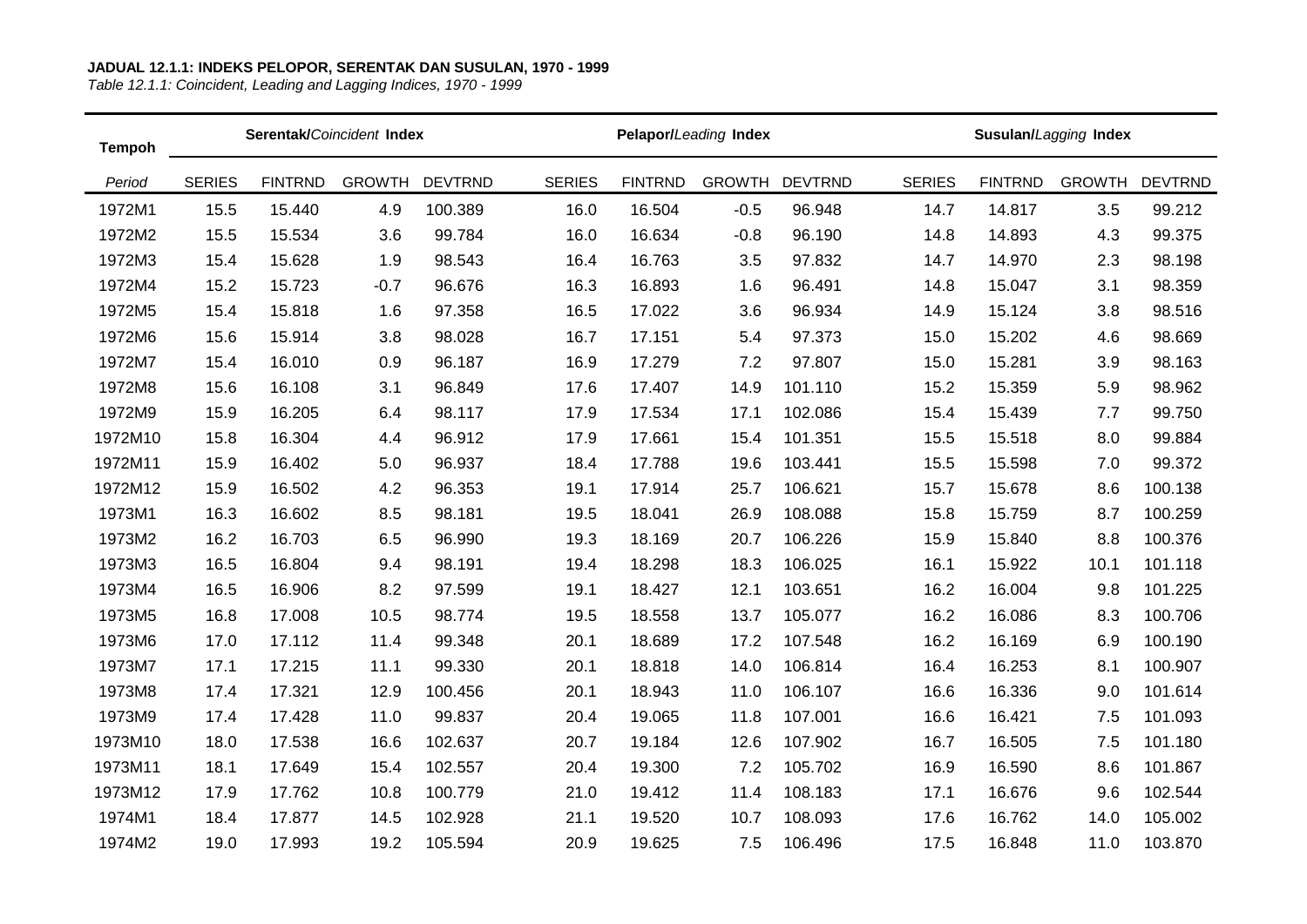| <b>Tempoh</b> |               |                | Serentak/Coincident Index |                |               |                | Pelapor/Leading Index |                |               |                | Susulan/Lagging Index |                |
|---------------|---------------|----------------|---------------------------|----------------|---------------|----------------|-----------------------|----------------|---------------|----------------|-----------------------|----------------|
| Period        | <b>SERIES</b> | <b>FINTRND</b> | <b>GROWTH</b>             | <b>DEVTRND</b> | <b>SERIES</b> | <b>FINTRND</b> | <b>GROWTH</b>         | <b>DEVTRND</b> | <b>SERIES</b> | <b>FINTRND</b> | <b>GROWTH</b>         | <b>DEVTRND</b> |
| 1974M3        | 18.8          | 18.112         | 14.0                      | 103.797        | 20.9          | 19.727         | 6.2                   | 105.948        | 18.0          | 16.934         | 15.2                  | 106.295        |
| 1974M4        | 19.1          | 18.233         | 15.1                      | 104.755        | 21.2          | 19.824         | 7.8                   | 106.939        | 17.8          | 17.020         | 10.9                  | 104.584        |
| 1974M5        | 19.3          | 18.356         | 14.7                      | 105.143        | 21.3          | 19.918         | 7.0                   | 106.936        | 17.2          | 17.105         | 2.6                   | 100.553        |
| 1974M6        | 19.2          | 18.481         | 11.2                      | 103.891        | 20.7          | 20.009         | 0.1                   | 103.456        | 18.4          | 17.191         | 15.1                  | 107.035        |
| 1974M7        | 19.6          | 18.608         | 13.4                      | 105.332        | 20.9          | 20.099         | 1.5                   | 103.984        | 18.6          | 17.276         | 15.1                  | 107.666        |
| 1974M8        | 19.4          | 18.736         | 9.0                       | 103.545        | 20.6          | 20.190         | $-1.8$                | 102.030        | 18.6          | 17.360         | 12.9                  | 107.141        |
| 1974M9        | 19.4          | 18.865         | 7.2                       | 102.838        | 20.3          | 20.282         | $-4.7$                | 100.090        | 18.0          | 17.445         | 4.4                   | 103.184        |
| 1974M10       | 19.2          | 18.994         | 3.5                       | 101.083        | 20.3          | 20.374         | $-4.7$                | 99.639         | 18.0          | 17.529         | 3.2                   | 102.689        |
| 1974M11       | 19.3          | 19.125         | 3.4                       | 100.916        | 20.2          | 20.466         | $-5.3$                | 98.701         | 18.4          | 17.612         | 6.2                   | 104.473        |
| 1974M12       | 18.8          | 19.255         | $-2.4$                    | 97.636         | 20.5          | 20.559         | $-2.5$                | 99.713         | 18.0          | 17.696         | 0.7                   | 101.720        |
| 1975M1        | 19.3          | 19.385         | 1.7                       | 99.560         | 19.7          | 20.653         | $-9.1$                | 95.386         | 18.4          | 17.779         | 4.1                   | 103.495        |
| 1975M2        | 19.0          | 19.515         | $-1.9$                    | 97.359         | 20.3          | 20.748         | $-2.9$                | 97.842         | 17.9          | 17.861         | $-1.8$                | 100.217        |
| 1975M3        | 19.1          | 19.645         | $-1.0$                    | 97.225         | 20.7          | 20.844         | 1.1                   | 99.311         | 18.0          | 17.944         | $-1.1$                | 100.311        |
| 1975M4        | 19.5          | 19.775         | 2.7                       | 98.611         | 20.6          | 20.940         | 0.4                   | 98.375         | 18.1          | 18.028         | $-0.1$                | 100.402        |
| 1975M5        | 19.5          | 19.904         | 2.3                       | 97.970         | 20.6          | 21.038         | 0.8                   | 97.919         | 18.2          | 18.111         | 0.7                   | 100.489        |
| 1975M6        | 19.6          | 20.033         | 3.1                       | 97.838         | 20.6          | 21.136         | 1.4                   | 97.462         | 18.3          | 18.196         | 0.8                   | 100.574        |
| 1975M7        | 19.8          | 20.162         | 4.8                       | 98.205         | 20.9          | 21.236         | 4.2                   | 98.419         | 18.5          | 18.280         | 3.0                   | 101.203        |
| 1975M8        | 19.9          | 20.291         | 5.6                       | 98.075         | 21.1          | 21.336         | 6.0                   | 98.893         | 18.5          | 18.365         | 3.1                   | 100.735        |
| 1975M9        | 20.4          | 20.419         | 10.1                      | 99.908         | 21.2          | 21.437         | 6.6                   | 98.892         | 18.6          | 18.450         | 4.2                   | 100.811        |
| 1975M10       | 20.4          | 20.547         | 9.2                       | 99.287         | 21.5          | 21.540         | 8.6                   | 99.815         | 18.7          | 18.536         | 4.7                   | 100.884        |
| 1975M11       | 20.6          | 20.674         | 10.1                      | 99.641         | 21.7          | 21.643         | 9.5                   | 100.263        | 18.8          | 18.622         | 5.1                   | 100.954        |
| 1975M12       | 20.6          | 20.802         | 9.0                       | 99.027         | 22.2          | 21.747         | 12.9                  | 102.084        | 19.2          | 18.709         | 8.9                   | 102.625        |
| 1976M1        | 21.0          | 20.932         | 11.4                      | 100.327        | 22.0          | 21.851         | 9.7                   | 100.682        | 18.9          | 18.796         | 4.7                   | 100.555        |
| 1976M2        | 21.4          | 21.062         | 13.8                      | 101.607        | 22.0          | 21.956         | 7.9                   | 100.202        | 19.1          | 18.883         | 6.3                   | 101.149        |
| 1976M3        | 21.5          | 21.192         | 12.7                      | 101.452        | 22.3          | 22.065         | 9.2                   | 101.067        | 19.1          | 18.971         | 5.3                   | 100.681        |
| 1976M4        | 21.7          | 21.324         | 12.6                      | 101.764        | 22.7          | 22.178         | 11.6                  | 102.353        | 19.2          | 19.059         | 5.3                   | 100.740        |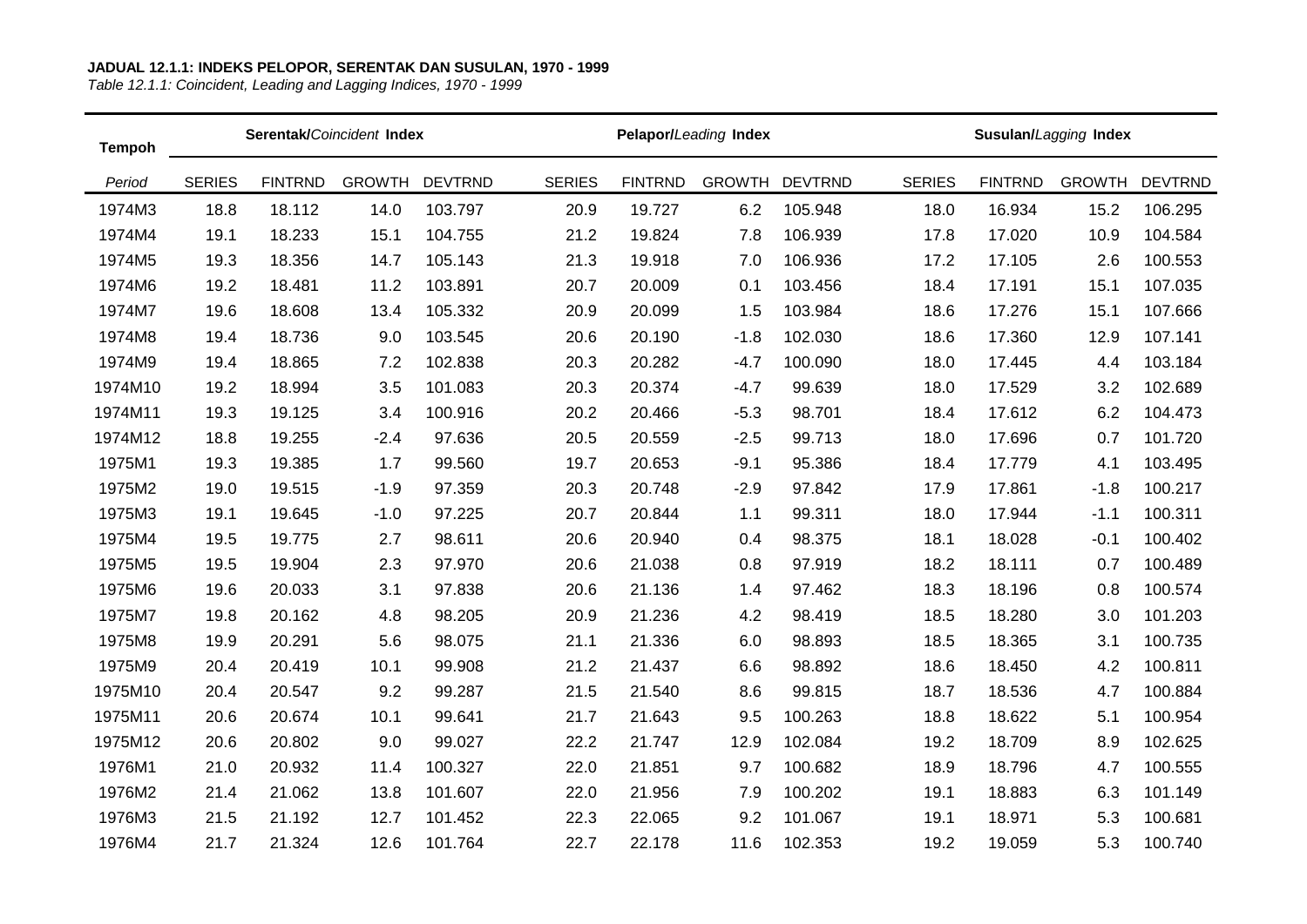| <b>Tempoh</b> |               |                | Serentak/Coincident Index |                |               |                | Pelapor/Leading Index |                |               |                | Susulan/Lagging Index |                |
|---------------|---------------|----------------|---------------------------|----------------|---------------|----------------|-----------------------|----------------|---------------|----------------|-----------------------|----------------|
| Period        | <b>SERIES</b> | <b>FINTRND</b> | <b>GROWTH</b>             | <b>DEVTRND</b> | <b>SERIES</b> | <b>FINTRND</b> | <b>GROWTH</b>         | <b>DEVTRND</b> | <b>SERIES</b> | <b>FINTRND</b> | <b>GROWTH</b>         | <b>DEVTRND</b> |
| 1976M5        | 21.8          | 21.457         | 11.7                      | 101.600        | 22.9          | 22.296         | 11.7                  | 102.709        | 19.1          | 19.148         | 3.4                   | 99.750         |
| 1976M6        | 22.1          | 21.591         | 12.6                      | 102.359        | 22.8          | 22.418         | 9.0                   | 101.703        | 19.2          | 19.237         | 3.6                   | 99.806         |
| 1976M7        | 22.2          | 21.726         | 11.5                      | 102.182        | 22.9          | 22.545         | 8.2                   | 101.574        | 19.2          | 19.328         | 2.9                   | 99.340         |
| 1976M8        | 22.4          | 21.862         | 11.3                      | 102.459        | 22.9          | 22.677         | 6.7                   | 100.985        | 19.3          | 19.419         | 3.3                   | 99.389         |
| 1976M9        | 22.6          | 22.000         | 11.2                      | 102.726        | 23.1          | 22.813         | 7.1                   | 101.258        | 19.5          | 19.510         | 4.6                   | 99.948         |
| 1976M10       | 22.6          | 22.139         | 9.4                       | 102.081        | 23.1          | 22.954         | 5.7                   | 100.636        | 19.3          | 19.603         | 1.9                   | 98.457         |
| 1976M11       | 23.0          | 22.280         | 11.3                      | 103.233        | 23.4          | 23.100         | 7.1                   | 101.299        | 19.5          | 19.696         | 3.3                   | 99.007         |
| 1976M12       | 23.0          | 22.421         | 9.4                       | 102.581        | 23.7          | 23.251         | 8.4                   | 101.932        | 19.6          | 19.789         | 3.7                   | 99.043         |
| 1977M1        | 23.0          | 22.564         | 7.6                       | 101.931        | 23.4          | 23.407         | 4.8                   | 99.971         | 19.4          | 19.884         | 1.4                   | 97.567         |
| 1977M2        | 23.1          | 22.709         | 6.9                       | 101.723        | 23.6          | 23.568         | 5.4                   | 100.137        | 20.2          | 19.979         | 8.9                   | 101.106        |
| 1977M3        | 23.3          | 22.854         | 7.4                       | 101.950        | 23.9          | 23.730         | 6.8                   | 100.717        | 19.7          | 20.075         | 3.0                   | 98.132         |
| 1977M4        | 23.3          | 23.001         | 6.1                       | 101.298        | 23.8          | 23.893         | 4.8                   | 99.610         | 20.0          | 20.172         | 5.4                   | 99.149         |
| 1977M5        | 23.4          | 23.149         | 5.8                       | 101.083        | 23.9          | 24.058         | 4.9                   | 99.345         | 20.1          | 20.269         | 5.8                   | 99.167         |
| 1977M6        | 23.6          | 23.298         | 6.3                       | 101.295        | 24.1          | 24.223         | 5.8                   | 99.492         | 20.2          | 20.367         | 5.9                   | 99.182         |
| 1977M7        | 23.5          | 23.448         | 4.4                       | 100.221        | 24.2          | 24.390         | 5.7                   | 99.222         | 20.6          | 20.465         | 8.9                   | 100.661        |
| 1977M8        | 24.0          | 23.599         | 7.6                       | 101.699        | 24.5          | 24.557         | 7.2                   | 99.766         | 20.5          | 20.563         | 6.8                   | 99.692         |
| 1977M9        | 23.9          | 23.751         | 5.6                       | 100.627        | 24.6          | 24.726         | 6.9                   | 99.489         | 20.6          | 20.662         | 6.8                   | 99.698         |
| 1977M10       | 24.2          | 23.904         | 7.2                       | 101.239        | 24.8          | 24.895         | 7.5                   | 99.617         | 20.7          | 20.762         | 6.8                   | 99.702         |
| 1977M11       | 24.2          | 24.058         | 6.1                       | 100.592        | 25.0          | 25.064         | 7.9                   | 99.744         | 20.9          | 20.862         | 7.6                   | 100.183        |
| 1977M12       | 24.5          | 24.210         | 7.6                       | 101.198        | 25.2          | 25.233         | 8.4                   | 99.869         | 21.1          | 20.964         | 8.3                   | 100.648        |
| 1978M1        | 24.6          | 24.361         | 7.4                       | 100.981        | 25.1          | 25.402         | 6.6                   | 98.812         | 21.4          | 21.069         | 9.9                   | 101.573        |
| 1978M2        | 24.4          | 24.510         | 4.7                       | 99.549         | 24.6          | 25.570         | 1.6                   | 96.205         | 21.4          | 21.175         | 8.3                   | 101.061        |
| 1978M3        | 25.1          | 24.658         | 9.4                       | 101.791        | 25.4          | 25.739         | 7.1                   | 98.683         | 21.7          | 21.284         | 10.1                  | 101.953        |
| 1978M4        | 25.0          | 24.805         | 7.3                       | 100.787        | 25.7          | 25.907         | 8.4                   | 99.199         | 21.9          | 21.396         | 10.3                  | 102.357        |
| 1978M5        | 25.4          | 24.950         | 9.3                       | 101.805        | 26.0          | 26.076         | 9.5                   | 99.709         | 22.1          | 21.509         | 10.6                  | 102.745        |
| 1978M6        | 25.5          | 25.093         | 8.8                       | 101.623        | 26.4          | 26.244         | 11.1                  | 100.595        | 22.2          | 21.626         | 9.9                   | 102.656        |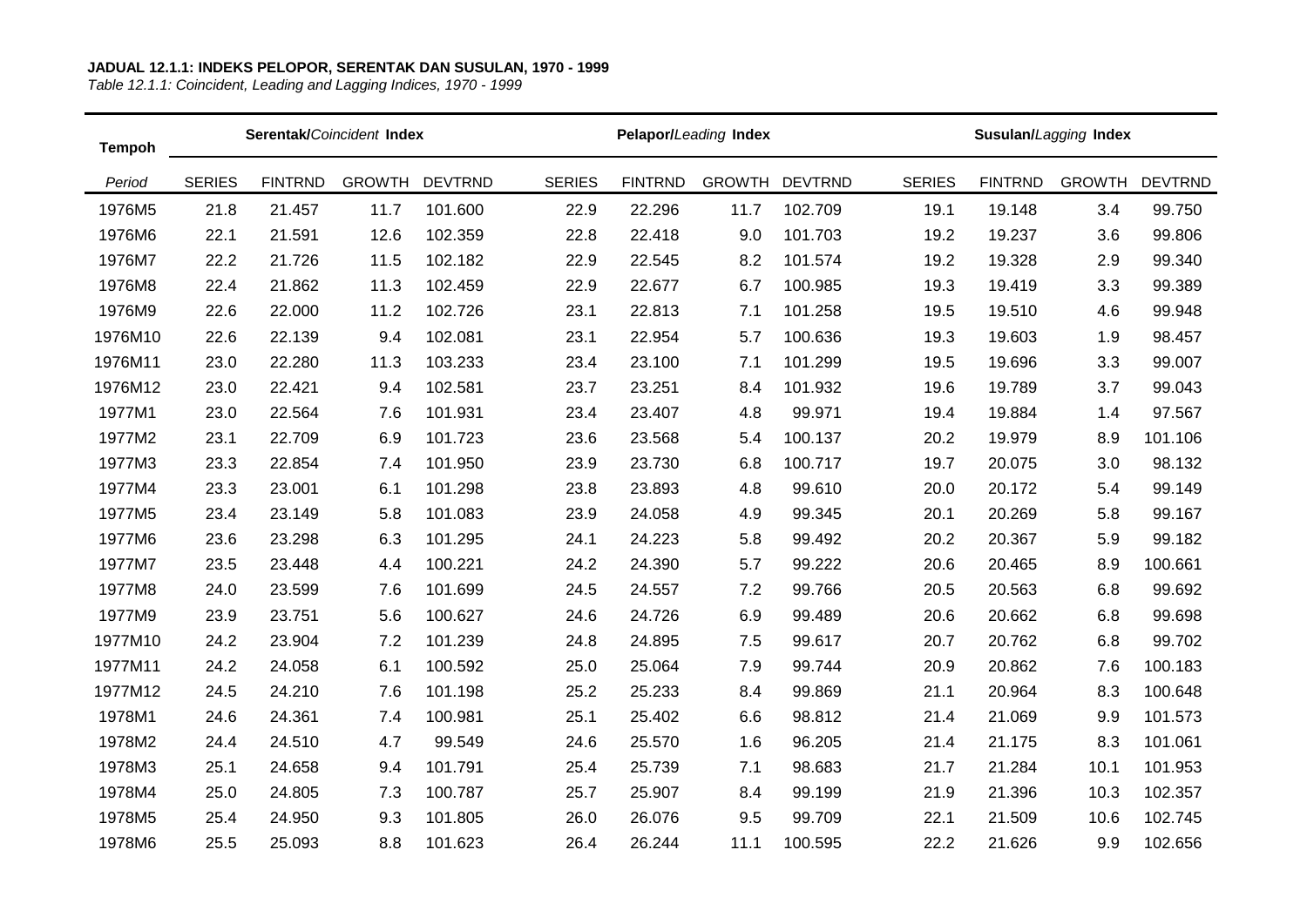| <b>Tempoh</b> |               |                | Serentak/Coincident Index |                |               |                | Pelapor/Leading Index |                |               |                | Susulan/Lagging Index |                |
|---------------|---------------|----------------|---------------------------|----------------|---------------|----------------|-----------------------|----------------|---------------|----------------|-----------------------|----------------|
| Period        | <b>SERIES</b> | <b>FINTRND</b> | <b>GROWTH</b>             | <b>DEVTRND</b> | <b>SERIES</b> | <b>FINTRND</b> | <b>GROWTH</b>         | <b>DEVTRND</b> | <b>SERIES</b> | <b>FINTRND</b> | <b>GROWTH</b>         | <b>DEVTRND</b> |
| 1978M7        | 25.6          | 25.234         | 8.2                       | 101.450        | 26.8          | 26.412         | 12.7                  | 101.469        | 22.2          | 21.744         | 8.3                   | 102.096        |
| 1978M8        | 25.9          | 25.374         | 9.2                       | 102.073        | 27.3          | 26.580         | 14.7                  | 102.710        | 22.3          | 21.865         | 8.0                   | 101.989        |
| 1978M9        | 25.7          | 25.512         | 6.3                       | 100.737        | 27.1          | 26.747         | 11.3                  | 101.319        | 22.4          | 21.989         | 7.5                   | 101.871        |
| 1978M10       | 26.1          | 25.648         | 8.2                       | 101.762        | 27.7          | 26.916         | 14.2                  | 102.913        | 22.6          | 22.115         | 7.9                   | 102.195        |
| 1978M11       | 26.3          | 25.783         | 8.5                       | 102.007        | 27.6          | 27.086         | 11.5                  | 101.899        | 22.8          | 22.243         | 8.2                   | 102.503        |
| 1978M12       | 26.2          | 25.918         | 6.3                       | 101.089        | 27.9          | 27.257         | 12.0                  | 102.361        | 22.5          | 22.373         | 4.2                   | 100.570        |
| 1979M1        | 26.5          | 26.054         | 7.5                       | 101.714        | 28.2          | 27.428         | 12.4                  | 102.813        | 22.2          | 22.503         | 0.6                   | 98.655         |
| 1979M2        | 26.8          | 26.190         | 8.5                       | 102.329        | 28.4          | 27.601         | 11.9                  | 102.894        | 22.2          | 22.633         | 0.1                   | 98.085         |
| 1979M3        | 26.5          | 26.327         | 4.8                       | 100.656        | 28.6          | 27.775         | 10.9                  | 102.969        | 22.5          | 22.765         | 2.0                   | 98.836         |
| 1979M4        | 27.0          | 26.465         | 7.5                       | 102.020        | 28.9          | 27.951         | 11.0                  | 103.397        | 22.4          | 22.898         | 0.6                   | 97.827         |
| 1979M5        | 27.1          | 26.604         | 7.0                       | 101.865        | 29.4          | 28.127         | 12.6                  | 104.527        | 22.4          | 23.031         | 0.3                   | 97.259         |
| 1979M6        | 27.1          | 26.743         | 5.9                       | 101.333        | 29.5          | 28.304         | 11.1                  | 104.225        | 22.6          | 23.166         | 1.7                   | 97.556         |
| 1979M7        | 27.2          | 26.884         | 5.7                       | 101.177        | 29.5          | 28.483         | 9.3                   | 103.572        | 22.7          | 23.302         | 2.3                   | 97.417         |
| 1979M8        | 27.4          | 27.024         | 6.1                       | 101.390        | 29.7          | 28.662         | 9.0                   | 103.621        | 23.0          | 23.439         | 4.4                   | 98.128         |
| 1979M9        | 27.7          | 27.166         | 7.3                       | 101.966        | 30.2          | 28.839         | 11.0                  | 104.721        | 23.2          | 23.577         | 5.6                   | 98.402         |
| 1979M10       | 28.0          | 27.308         | 8.2                       | 102.533        | 30.5          | 29.012         | 11.2                  | 105.130        | 23.6          | 23.716         | 8.4                   | 99.512         |
| 1979M11       | 28.1          | 27.452         | 7.8                       | 102.362        | 30.4          | 29.181         | 8.9                   | 104.176        | 23.5          | 23.856         | 6.8                   | 98.508         |
| 1979M12       | 28.3          | 27.593         | 8.1                       | 102.564        | 30.6          | 29.348         | 8.6                   | 104.268        | 23.7          | 23.997         | 8.0                   | 98.761         |
| 1980M1        | 28.5          | 27.732         | 8.2                       | 102.770        | 31.0          | 29.510         | 9.6                   | 105.048        | 24.1          | 24.140         | 10.5                  | 99.835         |
| 1980M2        | 28.8          | 27.869         | 9.1                       | 103.341        | 31.8          | 29.669         | 13.3                  | 107.181        | 24.5          | 24.283         | 12.4                  | 100.892        |
| 1980M3        | 28.6          | 28.004         | 6.5                       | 102.129        | 31.4          | 29.825         | 8.7                   | 105.281        | 24.7          | 24.428         | 12.4                  | 101.114        |
| 1980M4        | 28.8          | 28.137         | 6.6                       | 102.357        | 31.6          | 29.977         | 8.4                   | 105.416        | 24.8          | 24.574         | 11.6                  | 100.922        |
| 1980M5        | 28.9          | 28.268         | 6.2                       | 102.237        | 31.4          | 30.124         | 5.7                   | 104.234        | 25.2          | 24.720         | 13.2                  | 101.942        |
| 1980M6        | 28.9          | 28.396         | 5.2                       | 101.774        | 31.2          | 30.269         | 3.4                   | 103.077        | 25.3          | 24.867         | 11.9                  | 101.740        |
| 1980M7        | 29.3          | 28.523         | 6.9                       | 102.726        | 31.8          | 30.409         | 6.2                   | 104.575        | 25.3          | 25.015         | 10.0                  | 101.137        |
| 1980M8        | 29.0          | 28.647         | 3.7                       | 101.234        | 31.4          | 30.545         | 2.6                   | 102.799        | 25.7          | 25.165         | 11.4                  | 102.128        |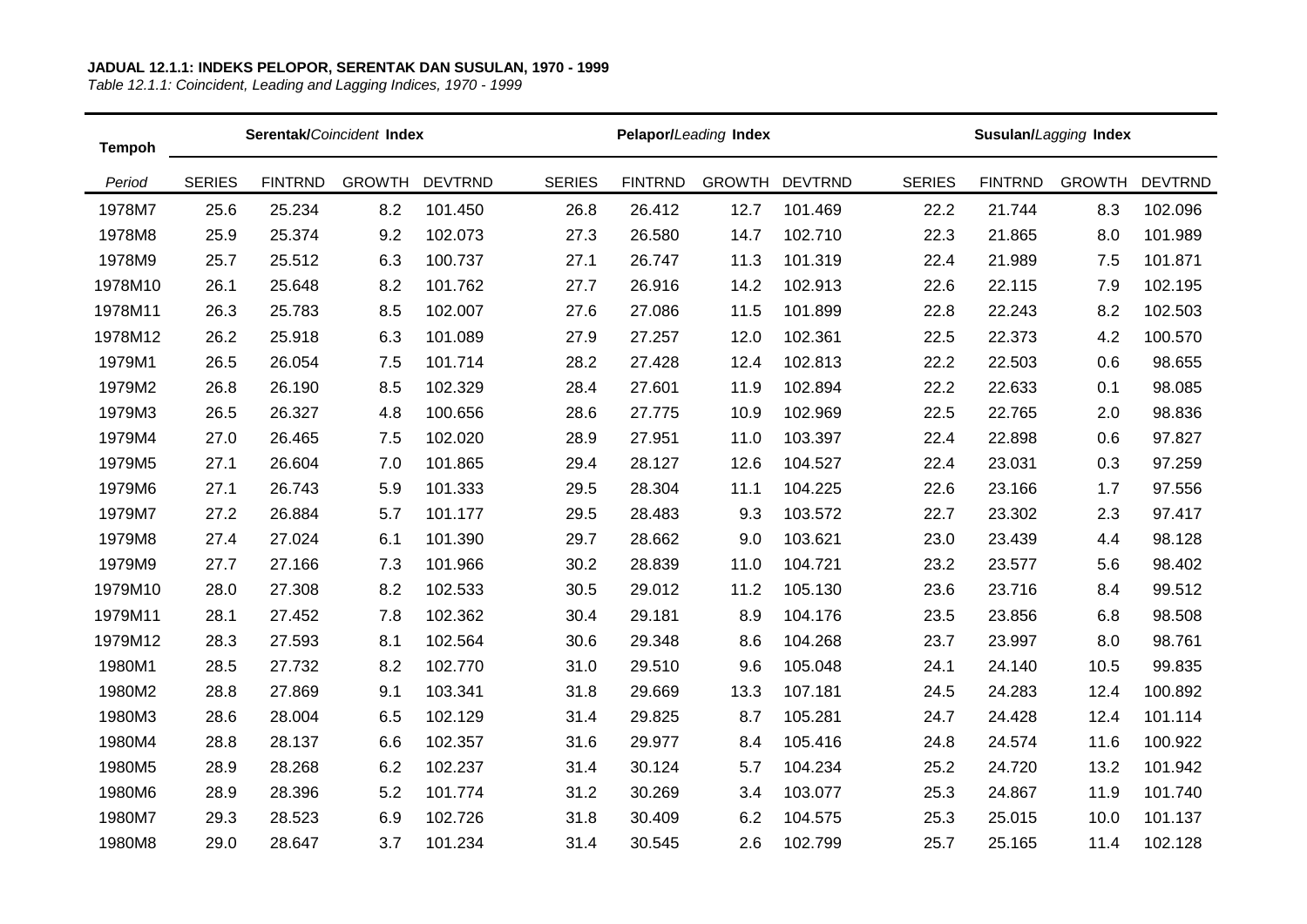| <b>Tempoh</b> |               |                | Serentak/Coincident Index |                |               |                | Pelapor/Leading Index |                |               |                | Susulan/Lagging Index |                |
|---------------|---------------|----------------|---------------------------|----------------|---------------|----------------|-----------------------|----------------|---------------|----------------|-----------------------|----------------|
| Period        | <b>SERIES</b> | <b>FINTRND</b> | <b>GROWTH</b>             | <b>DEVTRND</b> | <b>SERIES</b> | <b>FINTRND</b> | <b>GROWTH</b>         | <b>DEVTRND</b> | <b>SERIES</b> | <b>FINTRND</b> | <b>GROWTH</b>         | <b>DEVTRND</b> |
| 1980M9        | 29.5          | 28.768         | 6.1                       | 102.543        | 31.6          | 30.682         | 2.9                   | 102.993        | 26.0          | 25.315         | 11.9                  | 102.708        |
| 1980M10       | 29.6          | 28.888         | 5.7                       | 102.465        | 31.4          | 30.819         | 1.0                   | 101.885        | 26.5          | 25.465         | 13.9                  | 104.063        |
| 1980M11       | 29.7          | 29.005         | 5.5                       | 102.396        | 31.4          | 30.957         | 0.6                   | 101.431        | 26.0          | 25.617         | 8.0                   | 101.495        |
| 1980M12       | 30.0          | 29.123         | 6.5                       | 103.012        | 31.6          | 31.096         | 1.3                   | 101.622        | 26.3          | 25.770         | 8.6                   | 102.058        |
| 1981M1        | 30.1          | 29.241         | 6.2                       | 102.938        | 31.9          | 31.235         | 2.6                   | 102.129        | 26.5          | 25.923         | 8.4                   | 102.227        |
| 1981M2        | 30.0          | 29.359         | 4.7                       | 102.182        | 31.9          | 31.375         | 2.1                   | 101.674        | 26.8          | 26.076         | 9.1                   | 102.777        |
| 1981M3        | 30.1          | 29.478         | 4.7                       | 102.109        | 31.9          | 31.515         | 2.1                   | 101.220        | 26.8          | 26.229         | 7.6                   | 102.176        |
| 1981M4        | 30.5          | 29.598         | 6.4                       | 103.048        | 31.9          | 31.657         | 1.8                   | 100.769        | 27.3          | 26.383         | 9.9                   | 103.476        |
| 1981M5        | 30.0          | 29.718         | 2.3                       | 100.949        | 32.0          | 31.798         | 2.2                   | 100.634        | 26.8          | 26.537         | 4.7                   | 100.992        |
| 1981M6        | 30.7          | 29.838         | 6.1                       | 102.887        | 32.1          | 31.941         | 2.5                   | 100.499        | 27.5          | 26.691         | 8.8                   | 103.032        |
| 1981M7        | 30.9          | 29.959         | 6.4                       | 103.139        | 32.5          | 32.084         | 4.5                   | 101.297        | 28.1          | 26.845         | 11.8                  | 104.675        |
| 1981M8        | 30.5          | 30.081         | 3.0                       | 101.393        | 31.9          | 32.227         | 0.6                   | 98.984         | 27.4          | 27.000         | 5.0                   | 101.483        |
| 1981M9        | 31.0          | 30.203         | 5.4                       | 102.639        | 32.7          | 32.370         | 5.0                   | 101.020        | 27.8          | 27.154         | 6.8                   | 102.378        |
| 1981M10       | 30.7          | 30.325         | 2.7                       | 101.235        | 32.3          | 32.511         | 2.1                   | 99.350         | 27.6          | 27.309         | 4.3                   | 101.065        |
| 1981M11       | 31.1          | 30.448         | 4.6                       | 102.140        | 32.7          | 32.651         | 4.0                   | 100.149        | 27.7          | 27.464         | 4.3                   | 100.858        |
| 1981M12       | 31.1          | 30.572         | 3.9                       | 101.728        | 32.8          | 32.790         | 4.0                   | 100.030        | 27.9          | 27.620         | 4.7                   | 101.015        |
| 1982M1        | 30.0          | 30.696         | $-3.3$                    | 97.733         | 32.4          | 32.928         | 1.1                   | 98.398         | 28.1          | 27.776         | 5.1                   | 101.167        |
| 1982M2        | 31.5          | 30.820         | 5.8                       | 102.205        | 33.0          | 33.064         | 4.3                   | 99.807         | 28.3          | 27.933         | 5.6                   | 101.314        |
| 1982M3        | 31.5          | 30.945         | 5.0                       | 101.793        | 33.3          | 33.199         | 5.5                   | 100.305        | 28.4          | 28.091         | 5.4                   | 101.101        |
| 1982M4        | 31.5          | 31.071         | 4.3                       | 101.382        | 33.2          | 33.332         | 4.2                   | 99.603         | 28.7          | 28.250         | 6.5                   | 101.594        |
| 1982M5        | 31.8          | 31.193         | 5.6                       | 101.947        | 33.9          | 33.464         | 7.6                   | 101.302        | 28.8          | 28.409         | 6.3                   | 101.375        |
| 1982M6        | 31.8          | 31.311         | 4.7                       | 101.562        | 33.6          | 33.595         | 4.9                   | 100.014        | 29.0          | 28.570         | 6.5                   | 101.505        |
| 1982M7        | 31.4          | 31.425         | 1.7                       | 99.919         | 33.8          | 33.725         | 5.4                   | 100.223        | 28.9          | 28.731         | 5.0                   | 100.587        |
| 1982M8        | 32.1          | 31.536         | 5.7                       | 101.788        | 34.0          | 33.853         | 5.9                   | 100.435        | 29.3          | 28.894         | 7.2                   | 101.405        |
| 1982M9        | 31.9          | 31.643         | 3.6                       | 100.812        | 34.2          | 33.981         | 6.0                   | 100.644        | 29.3          | 29.057         | 6.1                   | 100.835        |
| 1982M10       | 32.1          | 31.746         | 4.4                       | 101.114        | 34.1          | 34.110         | 4.7                   | 99.970         | 29.2          | 29.222         | 4.6                   | 99.926         |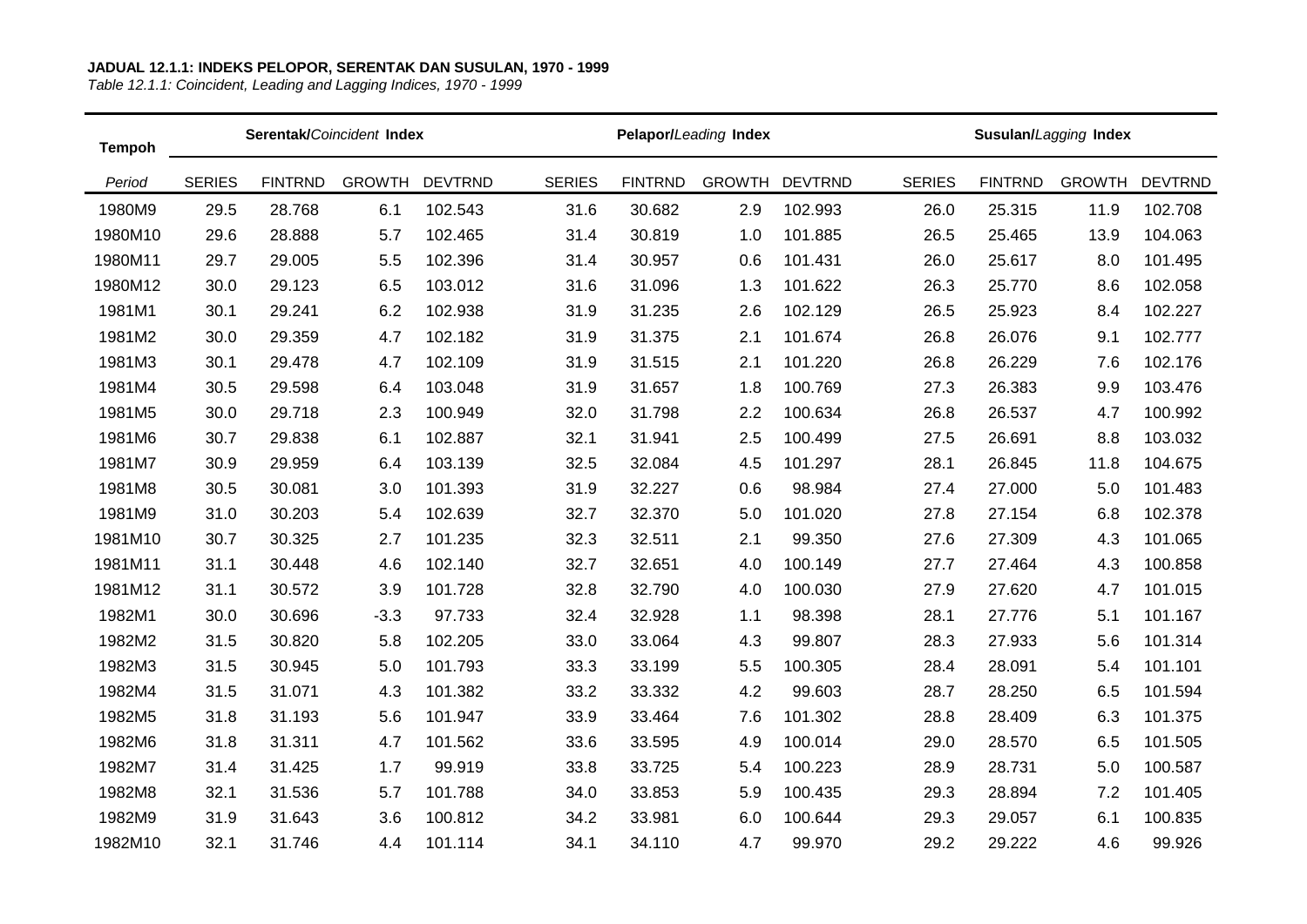| <b>Tempoh</b> |               |                | Serentak/Coincident Index |                |               |                | Pelapor/Leading Index |                |               |                | Susulan/Lagging Index |                |
|---------------|---------------|----------------|---------------------------|----------------|---------------|----------------|-----------------------|----------------|---------------|----------------|-----------------------|----------------|
| Period        | <b>SERIES</b> | <b>FINTRND</b> | <b>GROWTH</b>             | <b>DEVTRND</b> | <b>SERIES</b> | <b>FINTRND</b> | <b>GROWTH</b>         | <b>DEVTRND</b> | <b>SERIES</b> | <b>FINTRND</b> | <b>GROWTH</b>         | <b>DEVTRND</b> |
| 1982M11       | 31.8          | 31.846         | 1.9                       | 99.856         | 34.4          | 34.240         | 5.5                   | 100.468        | 29.7          | 29.387         | 7.0                   | 101.066        |
| 1982M12       | 32.0          | 31.941         | 2.7                       | 100.184        | 34.2          | 34.370         | 3.6                   | 99.506         | 29.6          | 29.553         | 5.2                   | 100.159        |
| 1983M1        | 32.2          | 32.033         | 3.4                       | 100.522        | 34.3          | 34.500         | 3.5                   | 99.420         | 29.8          | 29.720         | 5.5                   | 100.269        |
| 1983M2        | 32.2          | 32.120         | 2.3                       | 100.248        | 34.9          | 34.631         | 5.9                   | 100.777        | 30.2          | 29.888         | 7.2                   | 101.044        |
| 1983M3        | 32.5          | 32.204         | 3.8                       | 100.920        | 35.3          | 34.763         | 7.2                   | 101.546        | 29.8          | 30.054         | 3.6                   | 99.154         |
| 1983M4        | 32.4          | 32.283         | 2.7                       | 100.362        | 35.5          | 34.894         | 7.4                   | 101.735        | 30.3          | 30.218         | 6.0                   | 100.270        |
| 1983M5        | 33.0          | 32.363         | 5.7                       | 101.969        | 35.8          | 35.027         | 7.9                   | 102.207        | 30.6          | 30.380         | 7.0                   | 100.723        |
| 1983M6        | 32.8          | 32.443         | 4.0                       | 101.101        | 36.2          | 35.160         | 9.2                   | 102.958        | 30.8          | 30.540         | 7.3                   | 100.850        |
| 1983M7        | 32.3          | 32.523         | 0.6                       | 99.315         | 35.9          | 35.293         | 6.3                   | 101.719        | 30.7          | 30.698         | 5.7                   | 100.005        |
| 1983M8        | 33.5          | 32.603         | 7.1                       | 102.751        | 36.3          | 35.427         | 7.5                   | 102.463        | 31.1          | 30.854         | 7.3                   | 100.797        |
| 1983M9        | 33.4          | 32.684         | 5.8                       | 102.192        | 36.4          | 35.562         | 7.0                   | 102.357        | 31.2          | 31.008         | 6.9                   | 100.620        |
| 1983M10       | 33.5          | 32.764         | 5.7                       | 102.245        | 36.8          | 35.699         | 8.1                   | 103.083        | 31.5          | 31.159         | 7.8                   | 101.094        |
| 1983M11       | 33.6          | 32.845         | 5.5                       | 102.298        | 37.4          | 35.840         | 10.1                  | 104.352        | 32.0          | 31.308         | 9.7                   | 102.209        |
| 1983M12       | 33.9          | 32.926         | 6.4                       | 102.957        | 37.6          | 35.984         | 9.8                   | 104.490        | 32.4          | 31.455         | 10.9                  | 103.004        |
| 1984M1        | 33.7          | 33.008         | 4.3                       | 102.098        | 37.8          | 36.132         | 9.2                   | 104.617        | 32.5          | 31.600         | 10.0                  | 102.850        |
| 1984M2        | 33.9          | 33.089         | 4.7                       | 102.451        | 37.0          | 36.282         | 3.5                   | 101.978        | 31.9          | 31.742         | 4.9                   | 100.499        |
| 1984M3        | 34.3          | 33.171         | 6.2                       | 103.404        | 37.7          | 36.436         | 6.2                   | 103.468        | 32.4          | 31.884         | 7.0                   | 101.617        |
| 1984M4        | 34.2          | 33.253         | 4.7                       | 102.849        | 38.0          | 36.594         | 6.6                   | 103.843        | 32.7          | 32.028         | 7.5                   | 102.099        |
| 1984M5        | 34.6          | 33.335         | 6.1                       | 103.796        | 38.2          | 36.754         | 6.6                   | 103.933        | 33.1          | 32.172         | 8.6                   | 102.885        |
| 1984M6        | 34.7          | 33.417         | 5.9                       | 103.839        | 38.6          | 36.919         | 7.5                   | 104.554        | 33.2          | 32.316         | 7.9                   | 102.734        |
| 1984M7        | 34.5          | 33.500         | 3.9                       | 102.986        | 38.1          | 37.086         | 4.0                   | 102.733        | 33.2          | 32.462         | 6.7                   | 102.274        |
| 1984M8        | 34.9          | 33.585         | 5.0                       | 103.917        | 38.3          | 37.258         | 4.0                   | 102.798        | 33.4          | 32.608         | 6.6                   | 102.430        |
| 1984M9        | 34.7          | 33.672         | 3.3                       | 103.053        | 38.3          | 37.433         | 3.2                   | 102.317        | 33.6          | 32.754         | 6.6                   | 102.582        |
| 1984M10       | 35.2          | 33.762         | 5.4                       | 104.259        | 38.6          | 37.608         | 3.9                   | 102.637        | 35.0          | 32.901         | 13.6                  | 106.378        |
| 1984M11       | 35.1          | 33.855         | 4.1                       | 103.678        | 38.5          | 37.785         | 2.6                   | 101.893        | 33.9          | 33.049         | 5.4                   | 102.574        |
| 1984M12       | 35.0          | 33.950         | 2.8                       | 103.092        | 38.4          | 37.962         | 1.7                   | 101.154        | 34.2          | 33.198         | 6.2                   | 103.018        |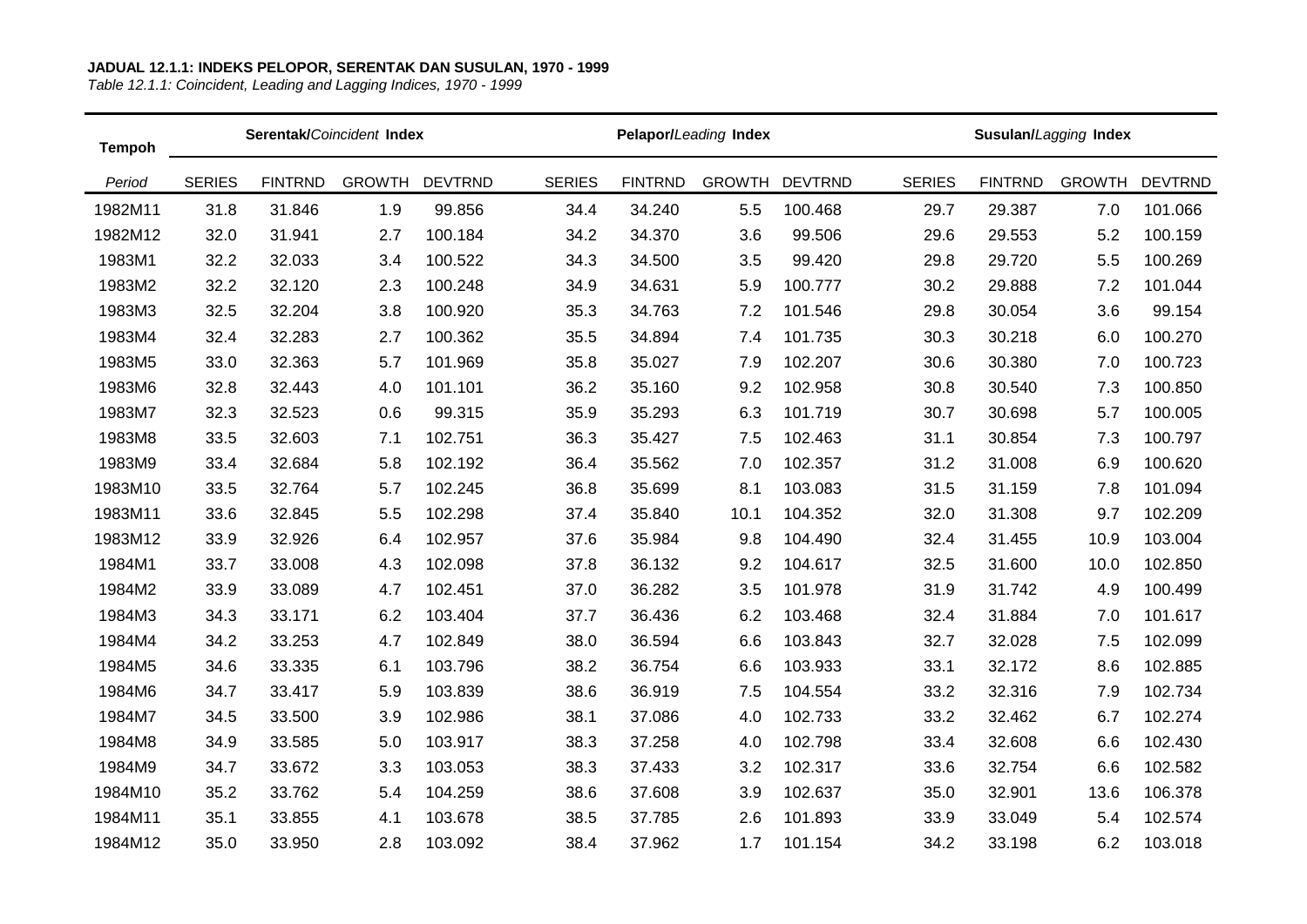| <b>Tempoh</b> |               |                | Serentak/Coincident Index |                |               |                | Pelapor/Leading Index |                |               |                | Susulan/Lagging Index |                |
|---------------|---------------|----------------|---------------------------|----------------|---------------|----------------|-----------------------|----------------|---------------|----------------|-----------------------|----------------|
| Period        | <b>SERIES</b> | <b>FINTRND</b> | <b>GROWTH</b>             | <b>DEVTRND</b> | <b>SERIES</b> | <b>FINTRND</b> | <b>GROWTH</b>         | <b>DEVTRND</b> | <b>SERIES</b> | <b>FINTRND</b> | <b>GROWTH</b>         | <b>DEVTRND</b> |
| 1985M1        | 35.8          | 34.048         | 6.7                       | 105.145        | 38.8          | 38.140         | 3.3                   | 101.730        | 34.2          | 33.347         | 5.3                   | 102.557        |
| 1985M2        | 35.1          | 34.149         | 1.9                       | 102.786        | 38.8          | 38.319         | 2.9                   | 101.255        | 34.9          | 33.497         | 8.4                   | 104.188        |
| 1985M3        | 35.1          | 34.252         | 1.4                       | 102.476        | 39.3          | 38.499         | 4.6                   | 102.081        | 34.5          | 33.648         | 4.7                   | 102.533        |
| 1985M4        | 35.0          | 34.358         | 0.5                       | 101.869        | 38.7          | 38.680         | 1.0                   | 100.053        | 34.4          | 33.799         | 3.2                   | 101.778        |
| 1985M5        | 35.1          | 34.466         | 0.7                       | 101.839        | 39.0          | 38.861         | 2.2                   | 100.357        | 34.7          | 33.952         | 4.0                   | 102.205        |
| 1985M6        | 34.0          | 34.578         | $-5.3$                    | 98.330         | 38.3          | 39.044         | $-1.5$                | 98.096         | 34.5          | 34.105         | 2.2                   | 101.158        |
| 1985M7        | 35.1          | 34.692         | 0.7                       | 101.177        | 38.8          | 39.227         | 1.0                   | 98.912         | 35.0          | 34.260         | 4.3                   | 102.161        |
| 1985M8        | 34.4          | 34.806         | $-3.2$                    | 98.833         | 38.6          | 39.411         | $-0.2$                | 97.942         | 35.1          | 34.415         | 4.0                   | 101.989        |
| 1985M9        | 34.4          | 34.921         | $-3.0$                    | 98.508         | 38.8          | 39.596         | 0.6                   | 97.990         | 35.3          | 34.572         | 4.3                   | 102.105        |
| 1985M10       | 34.5          | 35.036         | $-2.3$                    | 98.470         | 39.2          | 39.782         | 2.3                   | 98.538         | 35.5          | 34.730         | 4.6                   | 102.216        |
| 1985M11       | 34.5          | 35.152         | $-2.0$                    | 98.146         | 38.8          | 39.968         | 0.2                   | 97.077         | 36.1          | 34.890         | 7.7                   | 103.469        |
| 1985M12       | 34.4          | 35.268         | $-2.3$                    | 97.540         | 39.0          | 40.156         | 1.0                   | 97.121         | 36.0          | 35.050         | 6.1                   | 102.710        |
| 1986M1        | 34.2          | 35.384         | $-3.1$                    | 96.654         | 38.7          | 40.344         | $-0.7$                | 95.924         | 36.2          | 35.212         | 6.3                   | 102.806        |
| 1986M2        | 34.3          | 35.501         | $-1.9$                    | 96.618         | 39.4          | 40.534         | 2.7                   | 97.203         | 36.3          | 35.375         | 5.9                   | 102.616        |
| 1986M3        | 34.5          | 35.618         | $-0.4$                    | 96.862         | 38.5          | 40.724         | $-1.8$                | 94.539         | 37.2          | 35.539         | 10.2                  | 104.675        |
| 1986M4        | 34.7          | 35.735         | 0.9                       | 97.103         | 38.3          | 40.915         | $-2.4$                | 93.609         | 37.4          | 35.704         | 10.0                  | 104.751        |
| 1986M5        | 34.8          | 35.853         | 1.6                       | 97.062         | 38.8          | 41.107         | 0.1                   | 94.388         | 36.9          | 35.870         | 5.9                   | 102.872        |
| 1986M6        | 34.9          | 35.971         | 2.2                       | 97.021         | 38.6          | 41.300         | $-0.8$                | 93.463         | 36.3          | 36.037         | 1.8                   | 100.731        |
| 1986M7        | 35.3          | 36.090         | 4.0                       | 97.811         | 39.7          | 41.496         | 4.4                   | 95.671         | 36.8          | 36.204         | 3.6                   | 101.646        |
| 1986M8        | 34.9          | 36.209         | 1.7                       | 96.384         | 39.3          | 41.697         | 2.1                   | 94.252         | 37.1          | 36.372         | 4.3                   | 102.000        |
| 1986M9        | 35.2          | 36.329         | 3.1                       | 96.893         | 40.4          | 41.900         | 7.1                   | 96.419         | 36.9          | 36.542         | 2.4                   | 100.981        |
| 1986M10       | 35.1          | 36.458         | 2.2                       | 96.276         | 40.3          | 42.108         | 5.9                   | 95.707         | 36.8          | 36.711         | 1.2                   | 100.241        |
| 1986M11       | 35.0          | 36.597         | 1.4                       | 95.637         | 40.4          | 42.319         | 6.0                   | 95.465         | 35.7          | 36.882         | $-4.8$                | 96.795         |
| 1986M12       | 35.5          | 36.746         | 3.9                       | 96.610         | 41.3          | 42.534         | 9.7                   | 97.098         | 36.1          | 37.054         | $-2.7$                | 97.426         |
| 1987M1        | 35.2          | 36.905         | 1.8                       | 95.380         | 41.5          | 42.753         | 9.7                   | 97.069         | 35.6          | 37.226         | $-5.2$                | 95.632         |
| 1987M2        | 35.7          | 37.074         | 4.0                       | 96.293         | 41.9          | 42.976         | 10.4                  | 97.496         | 35.4          | 37.399         | $-5.9$                | 94.655         |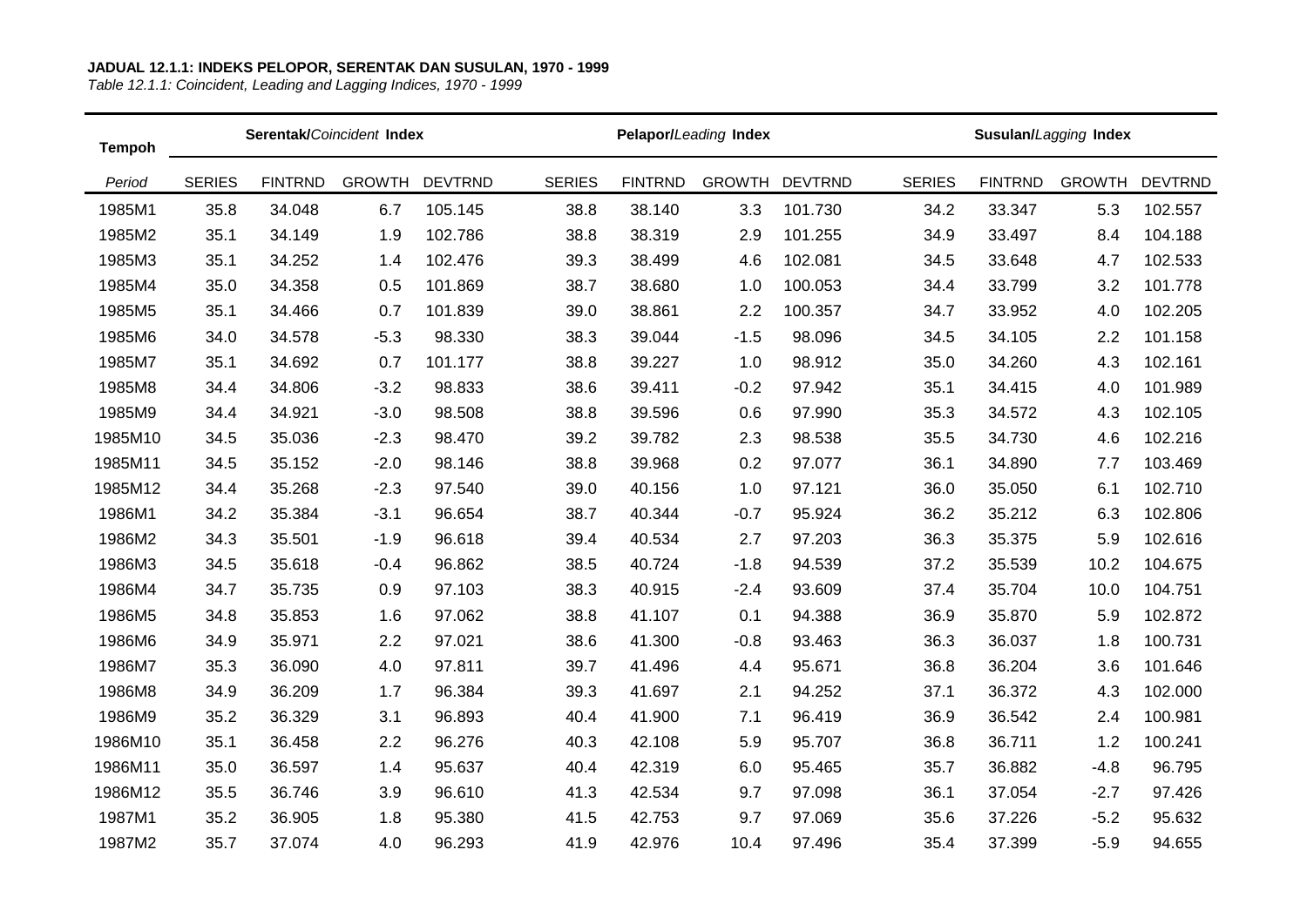| <b>Tempoh</b> |               |                | Serentak/Coincident Index |                |               |                | Pelapor/Leading Index |                |               |                | Susulan/Lagging Index |                |
|---------------|---------------|----------------|---------------------------|----------------|---------------|----------------|-----------------------|----------------|---------------|----------------|-----------------------|----------------|
| Period        | <b>SERIES</b> | <b>FINTRND</b> | <b>GROWTH</b>             | <b>DEVTRND</b> | <b>SERIES</b> | <b>FINTRND</b> | <b>GROWTH</b>         | <b>DEVTRND</b> | <b>SERIES</b> | <b>FINTRND</b> | <b>GROWTH</b>         | <b>DEVTRND</b> |
| 1987M3        | 35.9          | 37.254         | 4.4                       | 96.366         | 42.7          | 43.203         | 13.3                  | 98.836         | 35.2          | 37.573         | $-6.6$                | 93.685         |
| 1987M4        | 36.5          | 37.444         | 7.0                       | 97.479         | 43.2          | 43.434         | 13.9                  | 99.462         | 35.8          | 37.747         | $-2.8$                | 94.841         |
| 1987M5        | 36.4          | 37.645         | 5.6                       | 96.694         | 42.9          | 43.668         | 10.3                  | 98.240         | 35.9          | 37.923         | $-1.6$                | 94.666         |
| 1987M6        | 36.8          | 37.856         | 7.1                       | 97.210         | 43.9          | 43.907         | 13.4                  | 99.983         | 35.8          | 38.099         | $-1.7$                | 93.965         |
| 1987M7        | 37.5          | 38.078         | 9.9                       | 98.481         | 45.2          | 44.148         | 17.3                  | 102.384        | 36.2          | 38.276         | 0.6                   | 94.575         |
| 1987M8        | 37.3          | 38.312         | 7.8                       | 97.358         | 45.3          | 44.389         | 15.4                  | 102.052        | 36.2          | 38.454         | 0.8                   | 94.138         |
| 1987M9        | 38.2          | 38.557         | 11.5                      | 99.074         | 45.6          | 44.632         | 14.3                  | 102.168        | 36.5          | 38.633         | 2.8                   | 94.479         |
| 1987M10       | 38.5          | 38.803         | 11.7                      | 99.218         | 44.7          | 44.876         | 8.1                   | 99.607         | 36.7          | 38.817         | 4.0                   | 94.546         |
| 1987M11       | 38.9          | 39.051         | 12.2                      | 99.612         | 44.9          | 45.122         | 7.3                   | 99.508         | 37.4          | 39.007         | 7.7                   | 95.881         |
| 1987M12       | 39.1          | 39.301         | 11.5                      | 99.488         | 45.0          | 45.369         | 6.0                   | 99.187         | 37.6          | 39.201         | 8.0                   | 95.915         |
| 1988M1        | 39.1          | 39.552         | 9.8                       | 98.856         | 45.5          | 45.617         | 6.8                   | 99.743         | 37.3          | 39.402         | 5.7                   | 94.666         |
| 1988M2        | 39.8          | 39.805         | 11.7                      | 99.987         | 46.2          | 45.867         | 8.4                   | 100.726        | 37.9          | 39.608         | 8.1                   | 95.689         |
| 1988M3        | 39.8          | 40.060         | 9.8                       | 99.352         | 46.2          | 46.118         | 6.8                   | 100.178        | 37.9          | 39.819         | 7.0                   | 95.180         |
| 1988M4        | 40.0          | 40.316         | 9.1                       | 99.217         | 46.8          | 46.370         | 8.0                   | 100.927        | 38.9          | 40.036         | 11.0                  | 97.161         |
| 1988M5        | 40.0          | 40.573         | 7.6                       | 98.587         | 47.0          | 46.624         | 7.5                   | 100.807        | 38.8          | 40.260         | 9.0                   | 96.375         |
| 1988M6        | 41.0          | 40.833         | 11.0                      | 100.410        | 47.8          | 46.879         | 9.4                   | 101.965        | 39.3          | 40.488         | 10.3                  | 97.065         |
| 1988M7        | 40.6          | 41.094         | 7.2                       | 98.799         | 48.1          | 47.136         | 9.2                   | 102.046        | 39.7          | 40.723         | 10.8                  | 97.487         |
| 1988M8        | 41.4          | 41.356         | 9.8                       | 100.106        | 48.4          | 47.394         | 9.4                   | 102.124        | 39.8          | 40.964         | 9.7                   | 97.158         |
| 1988M9        | 41.6          | 41.626         | 9.0                       | 99.937         | 48.3          | 47.653         | 7.9                   | 101.358        | 39.9          | 41.212         | 8.6                   | 96.818         |
| 1988M10       | 41.8          | 41.903         | 8.5                       | 99.755         | 48.0          | 47.914         | 5.7                   | 100.180        | 40.3          | 41.460         | 9.2                   | 97.202         |
| 1988M11       | 42.1          | 42.187         | 8.6                       | 99.794         | 48.8          | 48.176         | 7.8                   | 101.296        | 40.5          | 41.710         | 8.6                   | 97.098         |
| 1988M12       | 42.6          | 42.478         | 9.7                       | 100.286        | 49.4          | 48.439         | 8.9                   | 101.983        | 41.0          | 41.962         | 9.7                   | 97.708         |
| 1989M1        | 43.1          | 42.777         | 10.6                      | 100.755        | 50.0          | 48.705         | 9.8                   | 102.660        | 41.3          | 42.215         | 9.7                   | 97.832         |
| 1989M2        | 43.2          | 43.084         | 9.4                       | 100.270        | 50.0          | 48.971         | 8.2                   | 102.101        | 41.9          | 42.470         | 10.9                  | 98.658         |
| 1989M3        | 43.8          | 43.398         | 10.8                      | 100.926        | 50.9          | 49.239         | 10.4                  | 103.373        | 42.4          | 42.726         | 11.7                  | 99.237         |
| 1989M4        | 44.3          | 43.720         | 11.5                      | 101.326        | 51.1          | 49.508         | 9.6                   | 103.215        | 42.5          | 42.984         | 10.2                  | 98.875         |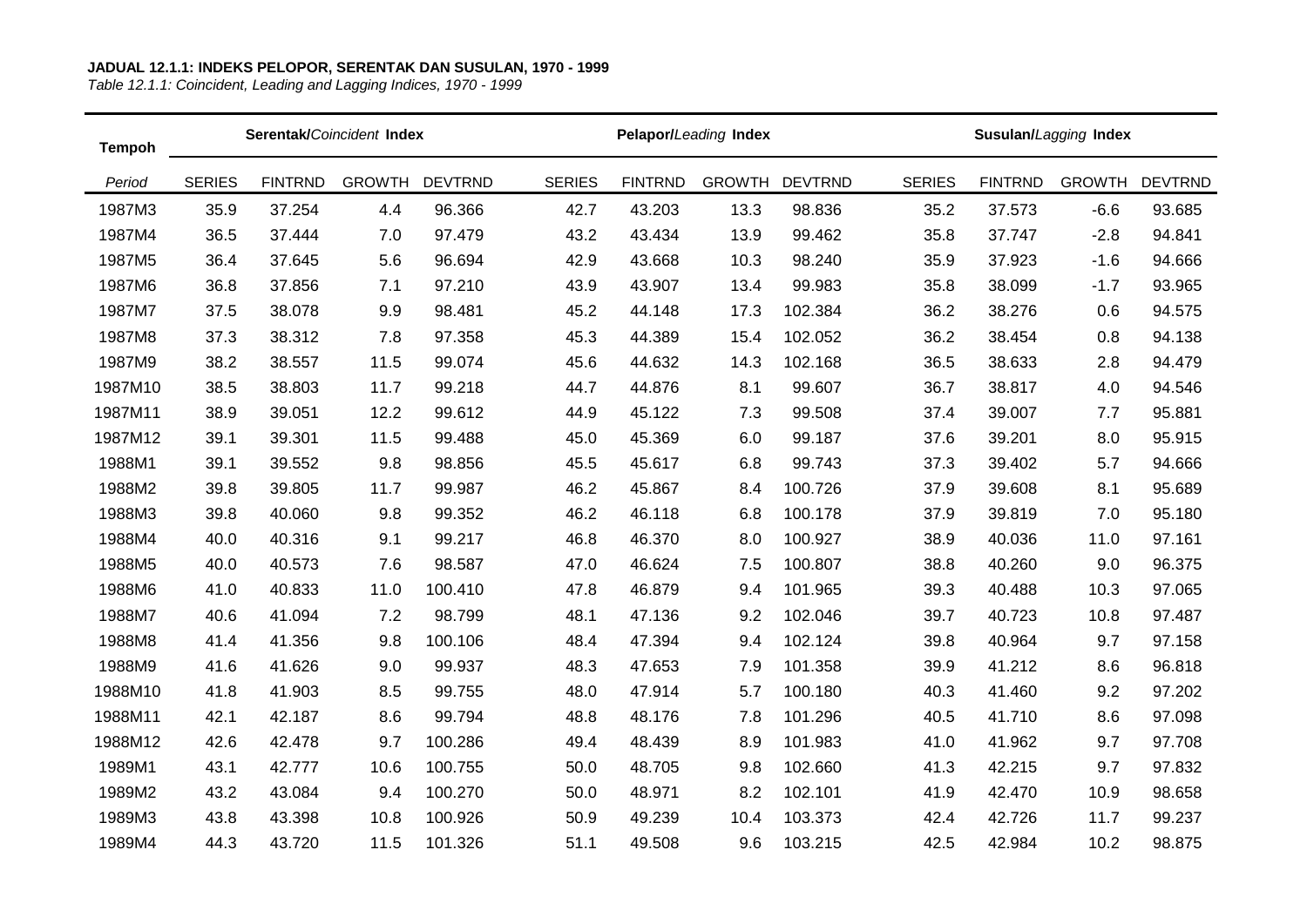| <b>Tempoh</b> |               |                | Serentak/Coincident Index |                |               |                | Pelapor/Leading Index |                |               |                | Susulan/Lagging Index |                |
|---------------|---------------|----------------|---------------------------|----------------|---------------|----------------|-----------------------|----------------|---------------|----------------|-----------------------|----------------|
| Period        | <b>SERIES</b> | <b>FINTRND</b> | <b>GROWTH</b>             | <b>DEVTRND</b> | <b>SERIES</b> | <b>FINTRND</b> | <b>GROWTH</b>         | <b>DEVTRND</b> | <b>SERIES</b> | <b>FINTRND</b> | <b>GROWTH</b>         | <b>DEVTRND</b> |
| 1989M5        | 44.3          | 44.050         | 9.7                       | 100.567        | 50.9          | 49.779         | 7.3                   | 102.251        | 42.5          | 43.243         | 8.7                   | 98.282         |
| 1989M6        | 45.4          | 44.389         | 13.0                      | 102.278        | 51.3          | 50.052         | 7.6                   | 102.494        | 43.7          | 43.504         | 12.9                  | 100.451        |
| 1989M7        | 45.1          | 44.735         | 9.9                       | 100.815        | 51.2          | 50.326         | 6.0                   | 101.737        | 43.3          | 43.766         | 9.2                   | 98.934         |
| 1989M8        | 45.8          | 45.091         | 11.3                      | 101.573        | 51.7          | 50.601         | 6.9                   | 102.172        | 44.2          | 44.030         | 11.9                  | 100.385        |
| 1989M9        | 46.3          | 45.449         | 11.8                      | 101.873        | 52.2          | 50.878         | 7.7                   | 102.599        | 43.6          | 44.296         | 7.3                   | 98.429         |
| 1989M10       | 46.2          | 45.809         | 9.5                       | 100.853        | 52.5          | 51.156         | 7.6                   | 102.627        | 44.4          | 44.563         | 9.5                   | 99.634         |
| 1989M11       | 46.5          | 46.173         | 9.1                       | 100.708        | 53.5          | 51.436         | 9.9                   | 104.012        | 44.9          | 44.832         | 10.2                  | 100.151        |
| 1989M12       | 47.5          | 46.540         | 11.8                      | 102.063        | 53.4          | 51.720         | 8.0                   | 103.249        | 45.4          | 45.103         | 10.7                  | 100.659        |
| 1990M1        | 47.2          | 46.909         | 8.7                       | 100.620        | 53.7          | 52.007         | 7.8                   | 103.255        | 45.7          | 45.375         | 10.3                  | 100.717        |
| 1990M2        | 47.7          | 47.279         | 9.3                       | 100.891        | 54.2          | 52.298         | 8.5                   | 103.637        | 46.0          | 45.648         | 9.9                   | 100.770        |
| 1990M3        | 48.0          | 47.649         | 8.9                       | 100.737        | 54.1          | 52.592         | 6.8                   | 102.867        | 46.2          | 45.924         | 9.2                   | 100.601        |
| 1990M4        | 47.5          | 48.019         | 5.3                       | 98.919         | 53.7          | 52.891         | 4.3                   | 101.530        | 46.8          | 46.201         | 10.4                  | 101.297        |
| 1990M5        | 48.9          | 48.389         | 9.9                       | 101.056        | 54.6          | 53.193         | 6.8                   | 102.645        | 47.6          | 46.480         | 12.2                  | 102.410        |
| 1990M6        | 48.6          | 48.759         | 7.0                       | 99.673         | 55.0          | 53.499         | 7.0                   | 102.806        | 47.8          | 46.760         | 11.1                  | 102.224        |
| 1990M7        | 49.1          | 49.130         | 7.9                       | 99.940         | 55.4          | 53.809         | 7.3                   | 102.957        | 48.0          | 47.042         | 10.4                  | 102.036        |
| 1990M8        | 49.9          | 49.500         | 9.8                       | 100.808        | 56.5          | 54.123         | 10.0                  | 104.393        | 48.9          | 47.326         | 12.5                  | 103.326        |
| 1990M9        | 50.0          | 49.870         | 8.7                       | 100.260        | 56.8          | 54.440         | 9.5                   | 104.334        | 49.7          | 47.611         | 14.1                  | 104.387        |
| 1990M10       | 50.5          | 50.240         | 9.4                       | 100.517        | 58.6          | 54.762         | 14.5                  | 107.008        | 50.3          | 47.899         | 14.3                  | 105.013        |
| 1990M11       | 51.5          | 50.610         | 11.9                      | 101.758        | 58.0          | 55.088         | 10.5                  | 105.286        | 50.8          | 48.193         | 14.2                  | 105.410        |
| 1990M12       | 51.8          | 50.980         | 11.4                      | 101.608        | 57.9          | 55.416         | 8.7                   | 104.482        | 51.4          | 48.493         | 14.5                  | 105.994        |
| 1991M1        | 52.3          | 51.350         | 11.8                      | 101.851        | 57.4          | 55.746         | 5.7                   | 102.967        | 51.4          | 48.801         | 12.3                  | 105.326        |
| 1991M2        | 52.7          | 51.722         | 11.6                      | 101.891        | 57.8          | 56.078         | 6.0                   | 103.071        | 52.3          | 49.115         | 13.9                  | 106.484        |
| 1991M3        | 52.6          | 52.097         | 9.5                       | 100.966        | 57.8          | 56.412         | 4.9                   | 102.461        | 52.4          | 49.437         | 12.1                  | 105.993        |
| 1991M4        | 53.2          | 52.474         | 10.3                      | 101.383        | 57.7          | 56.748         | 3.5                   | 101.678        | 52.7          | 49.766         | 11.1                  | 105.896        |
| 1991M5        | 53.8          | 52.855         | 10.7                      | 101.788        | 58.4          | 57.085         | 4.7                   | 102.303        | 53.3          | 50.102         | 11.4                  | 106.382        |
| 1991M6        | 54.3          | 53.238         | 10.9                      | 101.995        | 58.6          | 57.425         | 4.3                   | 102.046        | 53.6          | 50.446         | 10.6                  | 106.252        |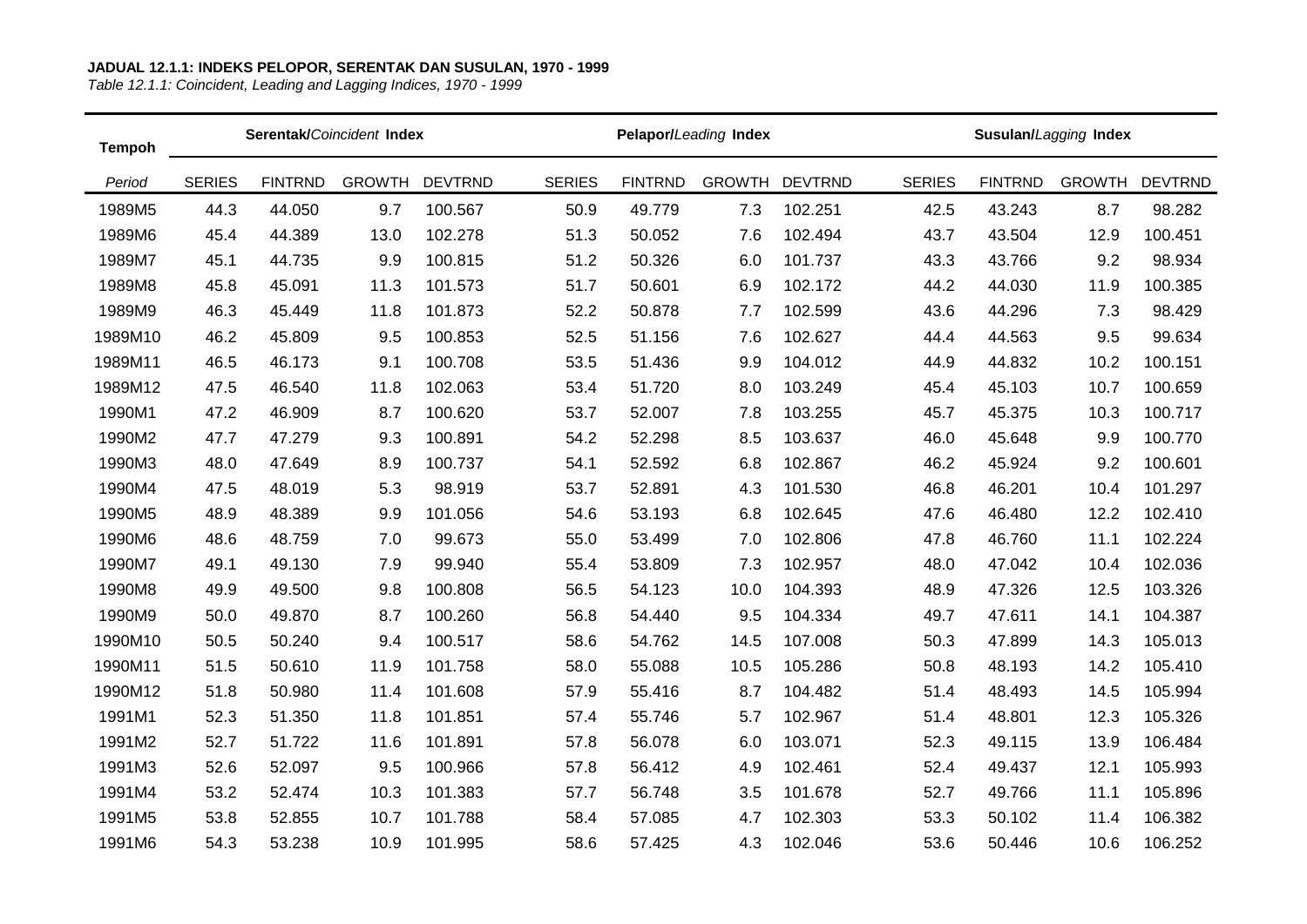| <b>Tempoh</b> |               |                | Serentak/Coincident Index |                |               |                | Pelapor/Leading Index |                |               |                | Susulan/Lagging Index |                |
|---------------|---------------|----------------|---------------------------|----------------|---------------|----------------|-----------------------|----------------|---------------|----------------|-----------------------|----------------|
| Period        | <b>SERIES</b> | <b>FINTRND</b> | <b>GROWTH</b>             | <b>DEVTRND</b> | <b>SERIES</b> | <b>FINTRND</b> | <b>GROWTH</b>         | <b>DEVTRND</b> | <b>SERIES</b> | <b>FINTRND</b> | <b>GROWTH</b>         | <b>DEVTRND</b> |
| 1991M7        | 54.9          | 53.624         | 11.3                      | 102.379        | 59.2          | 57.767         | 5.3                   | 102.481        | 54.8          | 50.797         | 13.2                  | 107.880        |
| 1991M8        | 55.2          | 54.013         | 10.5                      | 102.197        | 58.8          | 58.111         | 2.9                   | 101.186        | 55.4          | 51.156         | 13.2                  | 108.296        |
| 1991M9        | 55.5          | 54.405         | 9.9                       | 102.012        | 58.9          | 58.457         | 2.6                   | 100.758        | 55.6          | 51.523         | 11.8                  | 107.913        |
| 1991M10       | 56.1          | 54.800         | 10.3                      | 102.372        | 59.8          | 58.805         | 4.9                   | 101.693        | 56.1          | 51.898         | 11.7                  | 108.098        |
| 1991M11       | 56.4          | 55.198         | 9.6                       | 102.177        | 59.5          | 59.155         | 3.6                   | 100.584        | 55.9          | 52.275         | 9.1                   | 106.935        |
| 1991M12       | 56.5          | 55.599         | 8.5                       | 101.620        | 60.2          | 59.507         | 5.5                   | 101.165        | 56.5          | 52.655         | 9.7                   | 107.302        |
| 1992M1        | 57.8          | 56.003         | 11.6                      | 103.208        | 60.1          | 59.861         | 4.5                   | 100.399        | 56.9          | 53.038         | 9.5                   | 107.281        |
| 1992M2        | 57.3          | 56.411         | 8.2                       | 101.577        | 59.5          | 60.217         | 1.9                   | 98.809         | 56.4          | 53.424         | 6.1                   | 105.571        |
| 1992M3        | 57.6          | 56.821         | 7.8                       | 101.371        | 60.3          | 60.576         | 4.0                   | 99.545         | 57.3          | 53.812         | 8.0                   | 106.481        |
| 1992M4        | 58.0          | 57.234         | 7.7                       | 101.338        | 60.2          | 60.936         | 3.0                   | 98.791         | 56.7          | 54.204         | 4.5                   | 104.605        |
| 1992M5        | 58.2          | 57.651         | 7.0                       | 100.953        | 60.6          | 61.299         | 3.6                   | 98.859         | 56.5          | 54.598         | 2.6                   | 103.484        |
| 1992M6        | 58.3          | 58.070         | 6.0                       | 100.396        | 61.1          | 61.664         | 4.6                   | 99.085         | 56.4          | 54.995         | 1.4                   | 102.555        |
| 1992M7        | 59.2          | 58.493         | 7.9                       | 101.209        | 61.1          | 62.031         | 3.9                   | 98.499         | 55.9          | 55.395         | $-1.0$                | 100.912        |
| 1992M8        | 59.0          | 58.918         | 6.0                       | 100.138        | 61.0          | 62.400         | 3.1                   | 97.756         | 55.5          | 55.798         | $-2.6$                | 99.466         |
| 1992M9        | 58.7          | 59.347         | 3.9                       | 98.909         | 61.5          | 62.772         | 4.0                   | 97.974         | 56.1          | 56.204         | $-0.7$                | 99.816         |
| 1992M10       | 60.0          | 59.779         | 7.3                       | 100.370        | 61.7          | 63.146         | 4.0                   | 97.711         | 56.7          | 56.612         | 1.1                   | 100.155        |
| 1992M11       | 59.9          | 60.214         | 5.9                       | 99.478         | 62.0          | 63.521         | 4.4                   | 97.605         | 56.3          | 57.024         | $-0.3$                | 98.730         |
| 1992M12       | 60.4          | 60.652         | 6.5                       | 99.584         | 62.5          | 63.900         | 5.3                   | 97.810         | 56.2          | 57.439         | $-0.8$                | 97.843         |
| 1993M1        | 60.4          | 61.094         | 5.4                       | 98.865         | 62.8          | 64.280         | 5.6                   | 97.698         | 56.3          | 57.857         | $-0.4$                | 97.310         |
| 1993M2        | 62.4          | 61.538         | 11.2                      | 101.400        | 62.4          | 64.658         | 3.7                   | 96.508         | 55.9          | 58.277         | $-1.5$                | 95.921         |
| 1993M3        | 62.1          | 61.986         | 8.7                       | 100.184        | 63.3          | 65.033         | 5.7                   | 97.335         | 56.6          | 58.701         | 0.9                   | 96.421         |
| 1993M4        | 63.7          | 62.437         | 12.7                      | 102.023        | 65.5          | 65.406         | 11.7                  | 100.143        | 56.8          | 59.128         | 1.8                   | 96.063         |
| 1993M5        | 63.8          | 62.892         | 11.3                      | 101.445        | 65.8          | 65.777         | 11.2                  | 100.035        | 57.1          | 59.558         | 2.8                   | 95.873         |
| 1993M6        | 64.6          | 63.342         | 12.3                      | 101.985        | 66.3          | 66.144         | 11.3                  | 100.235        | 57.2          | 59.991         | 2.9                   | 95.347         |
| 1993M7        | 65.0          | 63.790         | 11.8                      | 101.897        | 66.3          | 66.509         | 9.9                   | 99.685         | 57.6          | 60.428         | 4.0                   | 95.321         |
| 1993M8        | 64.9          | 64.233         | 9.9                       | 101.038        | 66.9          | 66.871         | 10.3                  | 100.043        | 58.1          | 60.867         | 5.2                   | 95.454         |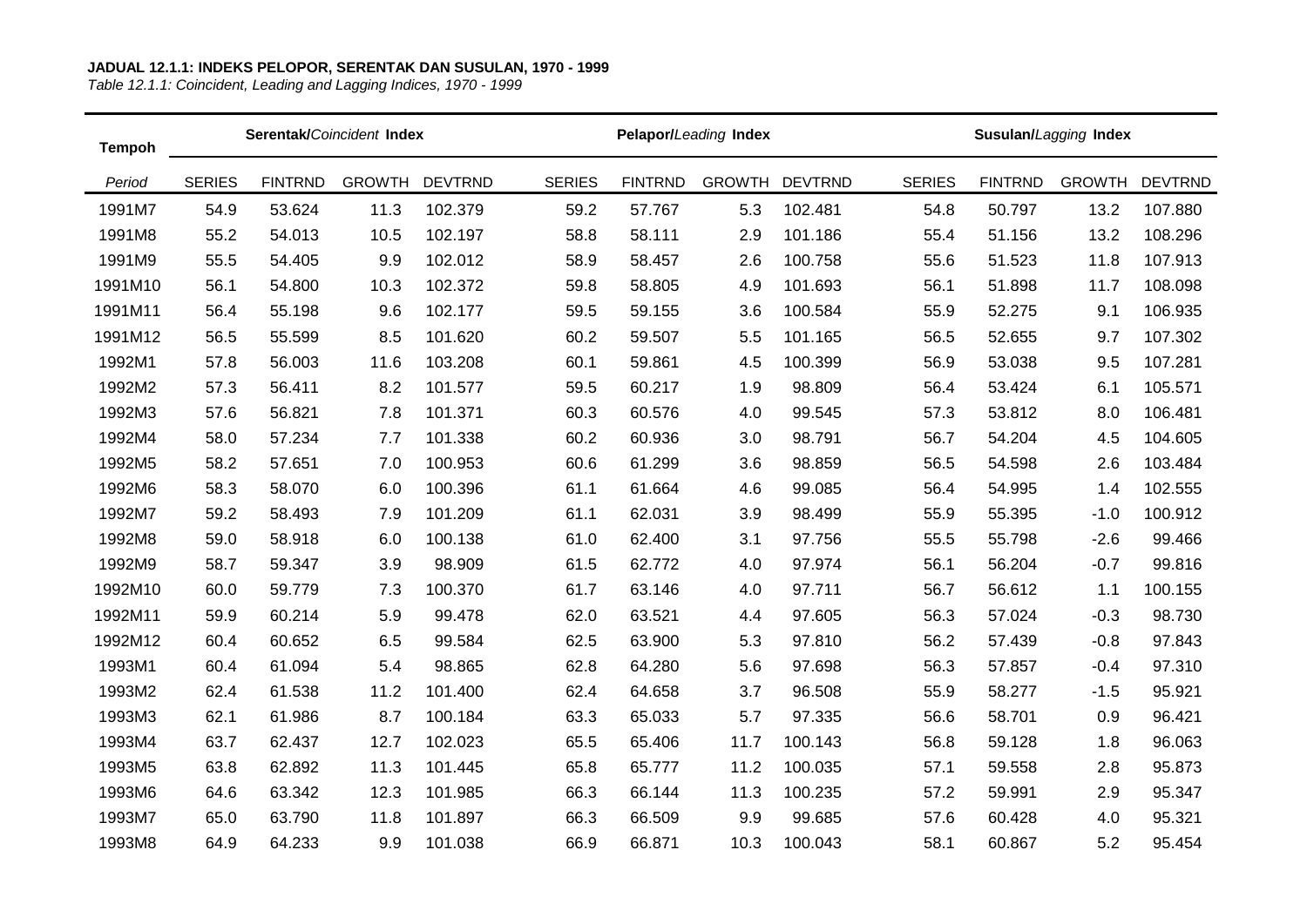| <b>Tempoh</b> |               |                | Serentak/Coincident Index |                |               |                | Pelapor/Leading Index |                |               |                | Susulan/Lagging Index |                |
|---------------|---------------|----------------|---------------------------|----------------|---------------|----------------|-----------------------|----------------|---------------|----------------|-----------------------|----------------|
| Period        | <b>SERIES</b> | <b>FINTRND</b> | <b>GROWTH</b>             | <b>DEVTRND</b> | <b>SERIES</b> | <b>FINTRND</b> | <b>GROWTH</b>         | <b>DEVTRND</b> | <b>SERIES</b> | <b>FINTRND</b> | <b>GROWTH</b>         | <b>DEVTRND</b> |
| 1993M9        | 65.9          | 64.673         | 11.4                      | 101.897        | 68.0          | 67.231         | 12.1                  | 101.144        | 58.2          | 61.310         | 4.8                   | 94.928         |
| 1993M10       | 66.4          | 65.109         | 11.0                      | 101.983        | 68.6          | 67.587         | 12.2                  | 101.499        | 57.8          | 61.756         | 2.9                   | 93.595         |
| 1993M11       | 67.1          | 65.540         | 11.4                      | 102.380        | 68.7          | 67.940         | 10.7                  | 101.118        | 58.4          | 62.205         | 4.6                   | 93.883         |
| 1993M12       | 66.1          | 65.968         | 6.5                       | 100.200        | 70.9          | 68.290         | 15.5                  | 103.822        | 60.2          | 62.657         | 10.0                  | 96.078         |
| 1994M1        | 67.9          | 66.391         | 10.4                      | 102.273        | 71.7          | 68.637         | 15.6                  | 104.462        | 59.5          | 63.113         | 6.5                   | 94.275         |
| 1994M2        | 68.1          | 66.810         | 9.0                       | 101.931        | 72.0          | 68.986         | 14.1                  | 104.369        | 59.3          | 63.572         | 4.9                   | 93.279         |
| 1994M3        | 68.4          | 67.224         | 8.4                       | 101.749        | 71.1          | 69.337         | 9.1                   | 102.543        | 58.0          | 64.035         | $-0.2$                | 90.575         |
| 1994M4        | 69.7          | 67.633         | 10.6                      | 103.056        | 73.8          | 69.689         | 14.8                  | 105.899        | 58.6          | 64.502         | 1.3                   | 90.849         |
| 1994M5        | 69.6          | 68.038         | 8.8                       | 102.296        | 72.9          | 70.043         | 10.2                  | 104.079        | 59.0          | 64.973         | 2.1                   | 90.807         |
| 1994M6        | 70.6          | 68.445         | 10.2                      | 103.148        | 74.4          | 70.399         | 12.6                  | 105.683        | 60.1          | 65.448         | 5.1                   | 91.829         |
| 1994M7        | 70.5          | 68.855         | 8.4                       | 102.390        | 73.9          | 70.757         | 9.3                   | 104.443        | 61.2          | 65.926         | 7.9                   | 92.832         |
| 1994M8        | 71.7          | 69.267         | 10.5                      | 103.513        | 75.3          | 71.116         | 11.2                  | 105.883        | 62.6          | 66.408         | 11.4                  | 94.266         |
| 1994M9        | 72.4          | 69.681         | 10.8                      | 103.902        | 76.4          | 71.478         | 12.2                  | 106.887        | 64.0          | 66.894         | 14.7                  | 95.673         |
| 1994M10       | 72.3          | 70.098         | 8.9                       | 103.141        | 75.9          | 71.841         | 8.9                   | 105.650        | 64.1          | 67.384         | 13.4                  | 95.126         |
| 1994M11       | 73.2          | 70.517         | 10.0                      | 103.804        | 75.6          | 72.206         | 6.4                   | 104.701        | 65.3          | 67.879         | 15.4                  | 96.201         |
| 1994M12       | 74.0          | 70.939         | 10.7                      | 104.314        | 76.3          | 72.573         | 6.7                   | 105.136        | 67.2          | 68.377         | 19.6                  | 98.279         |
| 1995M1        | 74.4          | 71.364         | 9.9                       | 104.254        | 75.8          | 72.941         | 4.3                   | 103.919        | 68.2          | 68.879         | 20.8                  | 99.014         |
| 1995M2        | 75.2          | 71.791         | 10.5                      | 104.749        | 77.7          | 73.312         | 8.2                   | 105.985        | 69.0          | 69.385         | 20.8                  | 99.445         |
| 1995M3        | 74.9          | 72.220         | 8.0                       | 103.710        | 76.5          | 73.685         | 3.9                   | 103.821        | 69.1          | 69.894         | 18.2                  | 98.863         |
| 1995M4        | 75.6          | 72.653         | 8.4                       | 104.057        | 77.7          | 74.059         | 5.8                   | 104.916        | 70.4          | 70.408         | 19.1                  | 99.989         |
| 1995M5        | 77.3          | 73.087         | 11.5                      | 105.764        | 78.4          | 74.435         | 6.7                   | 105.326        | 70.6          | 70.925         | 16.4                  | 99.542         |
| 1995M6        | 77.4          | 73.525         | 10.0                      | 105.271        | 78.4          | 74.814         | 5.5                   | 104.794        | 71.1          | 71.446         | 14.8                  | 99.516         |
| 1995M7        | 77.4          | 73.964         | 8.4                       | 104.645        | 79.0          | 75.194         | 6.1                   | 105.062        | 73.1          | 71.971         | 17.8                  | 101.569        |
| 1995M8        | 78.1          | 74.407         | 8.7                       | 104.963        | 79.2          | 75.576         | 5.5                   | 104.795        | 73.4          | 72.499         | 15.5                  | 101.243        |
| 1995M9        | 78.6          | 74.852         | 8.6                       | 105.007        | 79.6          | 75.960         | 5.7                   | 104.792        | 73.5          | 73.032         | 13.0                  | 100.641        |
| 1995M10       | 78.8          | 75.300         | 7.7                       | 104.648        | 79.1          | 76.346         | 3.8                   | 103.607        | 74.4          | 73.568         | 13.2                  | 101.131        |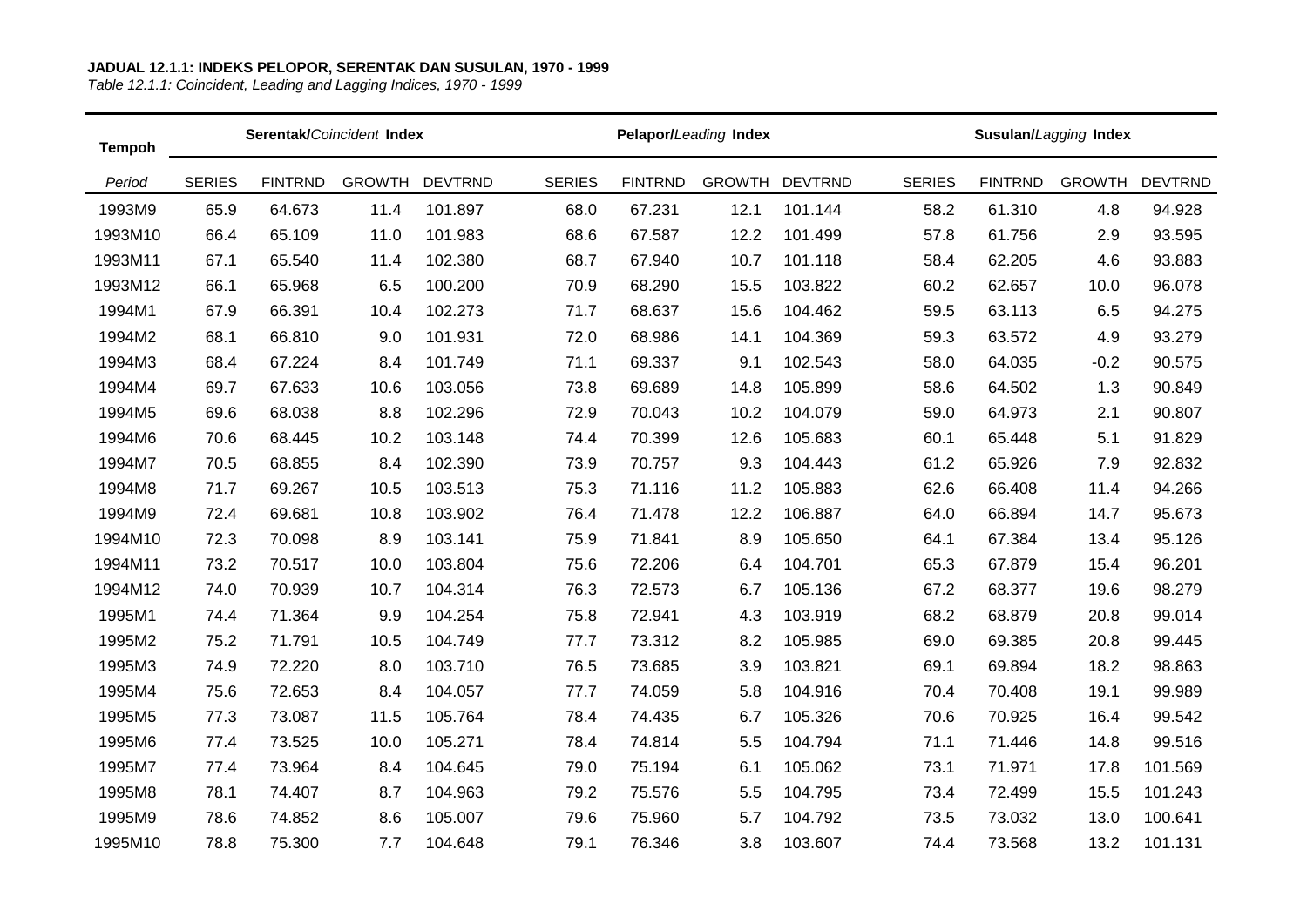| <b>Tempoh</b> | Serentak/Coincident Index |                |               |                |               |                | Pelapor/Leading Index |                |               | Susulan/Lagging Index |               |                |  |
|---------------|---------------------------|----------------|---------------|----------------|---------------|----------------|-----------------------|----------------|---------------|-----------------------|---------------|----------------|--|
| Period        | <b>SERIES</b>             | <b>FINTRND</b> | <b>GROWTH</b> | <b>DEVTRND</b> | <b>SERIES</b> | <b>FINTRND</b> | <b>GROWTH</b>         | <b>DEVTRND</b> | <b>SERIES</b> | <b>FINTRND</b>        | <b>GROWTH</b> | <b>DEVTRND</b> |  |
| 1995M11       | 79.6                      | 75.751         | 8.3           | 105.082        | 79.8          | 76.734         | 4.9                   | 103.996        | 74.7          | 74.108                | 11.4          | 100.798        |  |
| 1995M12       | 79.6                      | 76.204         | 6.9           | 104.457        | 80.1          | 77.124         | 4.7                   | 103.859        | 76.6          | 74.653                | 14.4          | 102.608        |  |
| 1996M1        | 81.1                      | 76.660         | 9.4           | 105.792        | 80.6          | 77.516         | 5.1                   | 103.979        | 77.2          | 75.201                | 13.7          | 102.658        |  |
| 1996M2        | 80.3                      | 77.119         | 6.0           | 104.125        | 80.9          | 77.898         | 4.9                   | 103.854        | 77.7          | 75.753                | 12.9          | 102.570        |  |
| 1996M3        | 82.3                      | 77.569         | 9.8           | 106.099        | 80.9          | 78.270         | 4.2                   | 103.361        | 79.0          | 76.310                | 14.3          | 103.525        |  |
| 1996M4        | 82.1                      | 78.012         | 7.8           | 105.240        | 82.7          | 78.632         | 7.6                   | 105.174        | 80.4          | 76.870                | 15.7          | 104.592        |  |
| 1996M5        | 82.6                      | 78.447         | 7.6           | 105.295        | 82.5          | 78.983         | 6.1                   | 104.452        | 81.0          | 77.435                | 14.9          | 104.604        |  |
| 1996M6        | 82.2                      | 78.873         | 5.6           | 104.219        | 82.1          | 79.325         | 4.3                   | 103.499        | 82.2          | 78.004                | 15.6          | 105.380        |  |
| 1996M7        | 83.3                      | 79.290         | 7.2           | 105.057        | 83.1          | 79.655         | 5.9                   | 104.325        | 83.6          | 78.576                | 16.6          | 106.393        |  |
| 1996M8        | 83.4                      | 79.699         | 6.2           | 104.644        | 83.0          | 79.975         | 4.9                   | 103.782        | 84.5          | 79.154                | 16.5          | 106.755        |  |
| 1996M9        | 83.5                      | 80.099         | 5.4           | 104.246        | 83.9          | 80.284         | 6.2                   | 104.504        | 87.1          | 79.735                | 20.5          | 109.237        |  |
| 1996M10       | 84.4                      | 80.490         | 6.5           | 104.858        | 85.0          | 80.582         | 7.9                   | 105.482        | 85.9          | 80.321                | 14.4          | 106.947        |  |
| 1996M11       | 84.2                      | 80.871         | 4.9           | 104.116        | 85.7          | 80.869         | 8.4                   | 105.974        | 87.8          | 80.910                | 16.5          | 108.515        |  |
| 1996M12       | 84.7                      | 81.243         | 5.2           | 104.255        | 85.6          | 81.145         | 6.9                   | 105.491        | 87.8          | 81.491                | 13.7          | 107.742        |  |
| 1997M1        | 86.8                      | 81.606         | 9.0           | 106.364        | 87.1          | 81.409         | 9.3                   | 106.991        | 89.4          | 82.063                | 15.1          | 108.941        |  |
| 1997M2        | 85.1                      | 81.959         | 4.0           | 103.832        | 85.9          | 81.674         | 5.3                   | 105.174        | 89.0          | 82.624                | 11.6          | 107.717        |  |
| 1997M3        | 86.7                      | 82.314         | 6.7           | 105.328        | 87.0          | 81.940         | 6.8                   | 106.175        | 93.1          | 83.176                | 18.8          | 111.931        |  |
| 1997M4        | 87.2                      | 82.670         | 7.0           | 105.479        | 86.0          | 82.207         | 3.4                   | 104.614        | 93.7          | 83.718                | 17.2          | 111.924        |  |
| 1997M5        | 87.4                      | 83.028         | 6.4           | 105.266        | 86.4          | 82.474         | 3.6                   | 104.760        | 95.3          | 84.249                | 18.1          | 113.117        |  |
| 1997M6        | 87.9                      | 83.387         | 6.6           | 105.412        | 86.9          | 82.743         | 4.0                   | 105.024        | 95.9          | 84.769                | 16.5          | 113.131        |  |
| 1997M7        | 87.8                      | 83.748         | 5.3           | 104.838        | 87.2          | 83.012         | 3.8                   | 105.045        | 97.1          | 85.279                | 16.4          | 113.862        |  |
| 1997M8        | 88.3                      | 84.111         | 5.5           | 104.981        | 87.8          | 83.283         | 4.3                   | 105.424        | 95.8          | 85.777                | 11.0          | 111.685        |  |
| 1997M9        | 88.5                      | 84.475         | 5.1           | 104.765        | 88.2          | 83.554         | 4.3                   | 105.561        | 97.4          | 86.264                | 12.2          | 112.909        |  |
| 1997M10       | 89.1                      | 84.840         | 5.4           | 105.021        | 88.3          | 83.826         | 3.7                   | 105.337        | 98.9          | 86.740                | 13.5          | 114.019        |  |
| 1997M11       | 89.2                      | 85.207         | 4.8           | 104.686        | 87.0          | 84.099         | 0.3                   | 103.450        | 97.1          | 87.203                | 7.4           | 111.349        |  |
| 1997M12       | 89.4                      | 85.576         | 4.3           | 104.468        | 87.6          | 84.373         | 1.4                   | 103.825        | 94.9          | 87.669                | 1.4           | 108.248        |  |